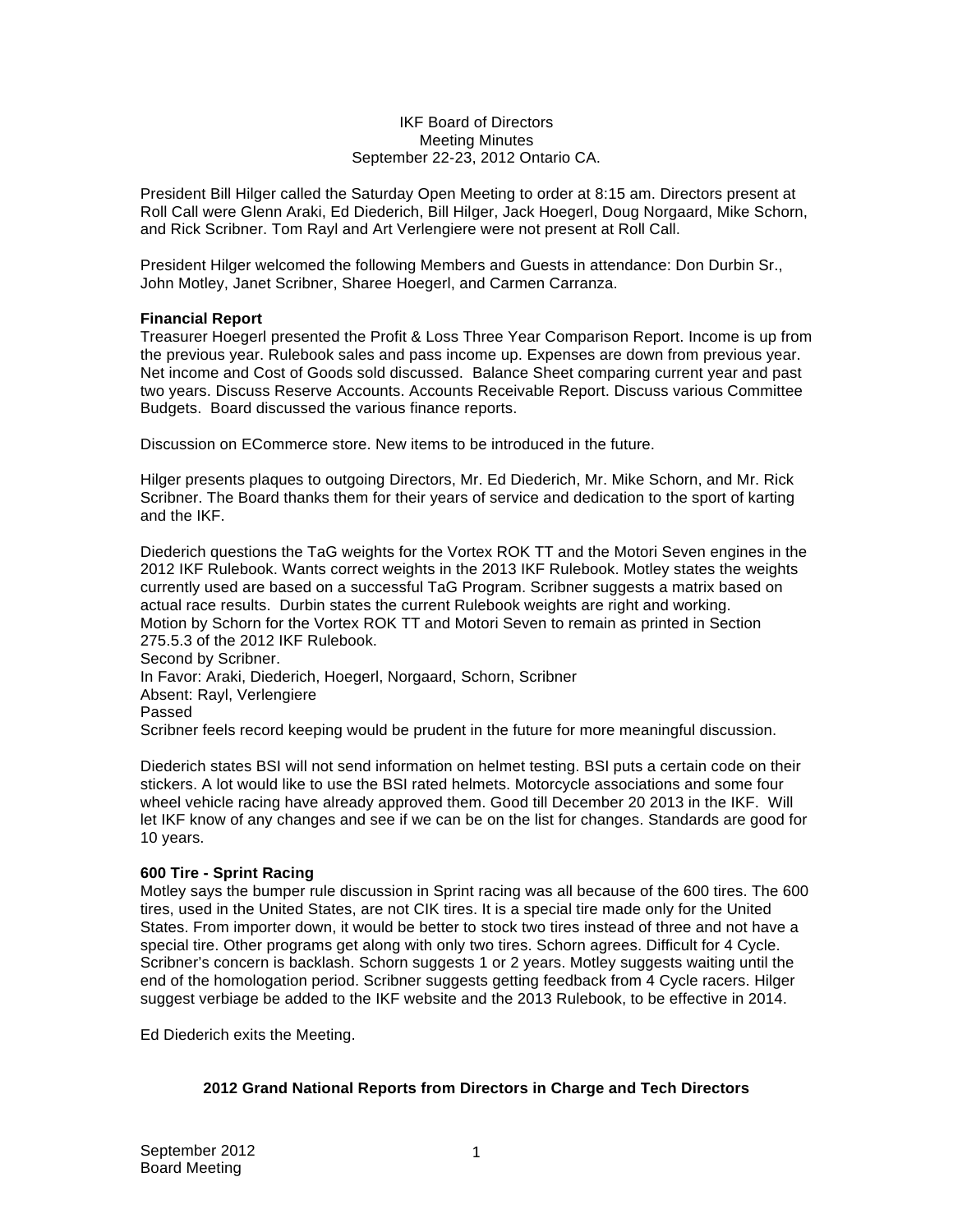## **2 Cycle Sprint – Director in Charge Bill Hilger**

The event was held at the Fresno, California Fairgrounds hosted by the Kerman Kart Club with 74 drivers and 190 entries.

The facility had modern bathrooms, showers, great camping facilities, multiple trees and being located within the city offered all the other services as well.

There was one large building that was climate controlled where the scale and technical area was and this was also used for the drivers meeting and relief for all drivers and pit crew as the week went on due to the heat.

A temporary racing track was built on the parking lot and this track led to many great races with multiple passing zones as well. This temporary track took the so called home track advantage away.

The construction of the track with started the weekend before as the track was built. Ron Perry and the Kerman Kart Club along with Mike Shorn and others constructed the temporary kart track. Many hay bales, cones, safety barriers etc. were place to build the track and it was very well laid out.

Myself with race official and IKF Board members walked the surface to look at all aspects of the racing surface and made comments and or suggestions on where additional barricades or barriers could be used. There were some additions but very few.

Racing each day was very good due to the multiple passing zones throughout the course. Yes, there was the occasional flare ups but for the most part very minimal.

One morning the local television set up and did multiple segments on the IKF event. This started at 5 a.m. and continued till around 9. Very good publicity.

The Kerman Kart Club had a banquet on one evening where a buffet was held in the climate controlled building. This was very nice as everyone that purchased a ticket was able to sit down and visit with many other people.

The Vintage Karting group was there with Ernie Fisher directing the activities. This group put on multiple exhibitions each day and showed the racer of today how it was done back in the day. Faye Pierson brought the Bug Museum display and set it up in the climate controlled building for all to see. A very nice collection of memorabilia.

Ron and Shelly Perry along with the Kerman Kart Club worked their tails off each day to make everything right. I thought the facility was first class and the racing surface was just as good. Ron was everywhere making sure things were right and Shelly was there to do the same.

The only thing lacking at this event was the pre-race marketing. Sometimes you need to hire an outside source to get the marketing completed so one can do all the other things needed for a successful event.

I would have no problem recommending this facility being used again for such a race.

I also want to thank Rick Scribner for filling in for me on the day that I was under the weather. Also want to thank all the IKF Board Members in attendance for the input and support of the event.

Thanks to Dave Brant (Race Director), Bob Philips, (Flagman) and all the support staff for their hard work as well.

Once the race was over the track was dismantled in less than two hours.

All in all the Fresno Fairgrounds was a great place to host the Grand Nationals and thanks to Ron and Shelly Perry and everyone involved with the Kerman Kart Club.

Schorn agrees with Hilger's report. Would like to see them host another Grand National event. Amenities were great. Kids had a great time with water features.

## **2 Cycle Sprint – Tech Director in Charge John Motley**

The track and tech area were excellent, our tech was in a large air-conditioned fair building and was just great! When the competitors pulled off the track they went inside the cool building to weigh and tech. My associates included Carolyn Adams, Frank Jimenez and on Saturday only Don Durbin. Each did an outstanding job and should be thanked for it. The club supplied scale, scale person and procedure was outstanding.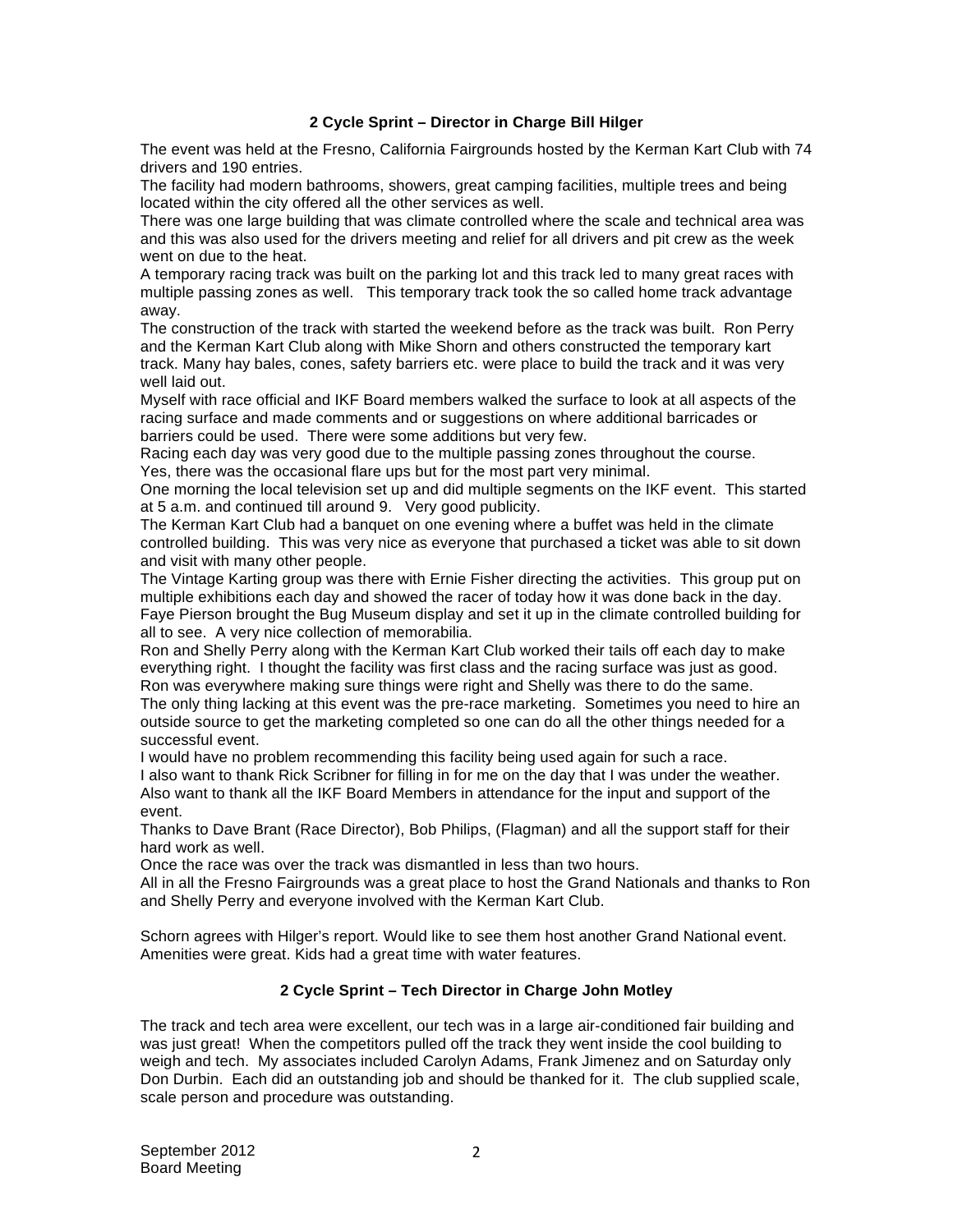We had very few controversial calls at this event. Most were clear cut, there was a question raised about a rule interpretation on Saturday when I was not present, Don Durbin may be able to address that issue.

We did supply (courtesy of Glenn Araki working with Empire Karts) intake restrictors for the Rookie Comer class. These were both black anodized and printed with the IKF logo. They should become the required restrictor and sold through kart shops and our on-line store. This is a roadmap for other mandated similar components. They should be anodized and sold in this manner.

My only comment to those that did not attend because it was a "parking lot race," was you missed a great event. Unfortunately too many took this view and coupled with the punch/waiver issues as well as a lack of wider promotion reduced the entries to a level below what it deserved.

Discussion regarding the restrictors.

## **4 Cycle Sprint – Director in Charge Ed Diederich**

As I arrived at the Tri-City Kart Club facility in Richland, WA Tuesday, it was apparent to me that the club had already spent many hours preparing the facility for the 4 Cycle Grand National event. The grounds were very clean inside the perimeter fence as well as outside the perimeter fence. IKF & sponsor banners were strategically placed around the perimeter fence so as to be visible from most angles while attending the event. Registration was already setup and operating a day ahead of schedule. A quick observation of the registration layout and procedure assured me that everything was in a logical order and facilitated easy and fast registration. Everything was organized in a "user" friendly order for the competitor's convenience and also fully in compliance with all policy and procedural IKF recommendations. Joanne and Cory Poyner were my designated track/kart club contacts. Joann was in charge of Registration. The Race Director, Dave Brant and I had traveled together on the plane from Reno to Pasco and then shared a rental car for the duration of the event. Larry Hewitt was the Starter/Flagman and was experienced at that position. EMT personnel were on a rotating basis meaning we had two different EMT personnel each day beginning on official practice day. Track prep was very good, all barriers and cones were properly placed for maximum effect and the barriers were backed up by midget racing tires. Tech Director, Mike Schorn was there and had his "Tech" crew identified and was discussing the flow for competitors for post-race tech beginning at the scale and continuing on to the "Tech" tent.

Cathryn Schorn was designated as the Grid Master. "Cat" has had this responsibility many times in the past and does an excellent job. The Tri-City track requires 4 turn workers. Each turn worker has about a 60% view of the track. There were always the required number of turn workers with the relief turn workers filling in when one or more turn worker(s) needed a break. The track barriers were setup in compliance and there was more than ample "run-off" area. This is the first time I have seen redundant scales at an event. Tri-City had a set of Longacre four pad scales as well as a traditional scale to use for verification of class weight. The Race Director, Tech Director and Director In Charge all had their IKF Rule Book in hand and ready to help clarify any rules issues. Each night the radios were charged and each morning there was a radio check to assure that the event staff could communicate with each other. Fire extinguishers were deployed each morning and retrieved each day after the racing was completed. Kart removal was done via a golf cart/trailer combination. At no time was the retrieval vehicle on the track before the checkered flag was displayed and the last kart had entered the exit road to the scales. Scoring was done by Cindy Schorn and there were no race interruptions that were scoring related. All results, grids and final finish order sheets were printed promptly and accurately and posted on the results board. There is a small concessions stand that is permanent at the track. They had plenty of liquids, snacks and sandwiches for sale throughout the week. Restroom facilities at the Tri-City track are permanent and feature showers also. Rent-A-Cop security was utilized and very effective. Both the American and Canadian National Anthems were played every day before the main events got underway. Duffys/Eagles/awards were presented in the morning for the day before and in the evening for those classes that were run during that day. From Friday on, there were two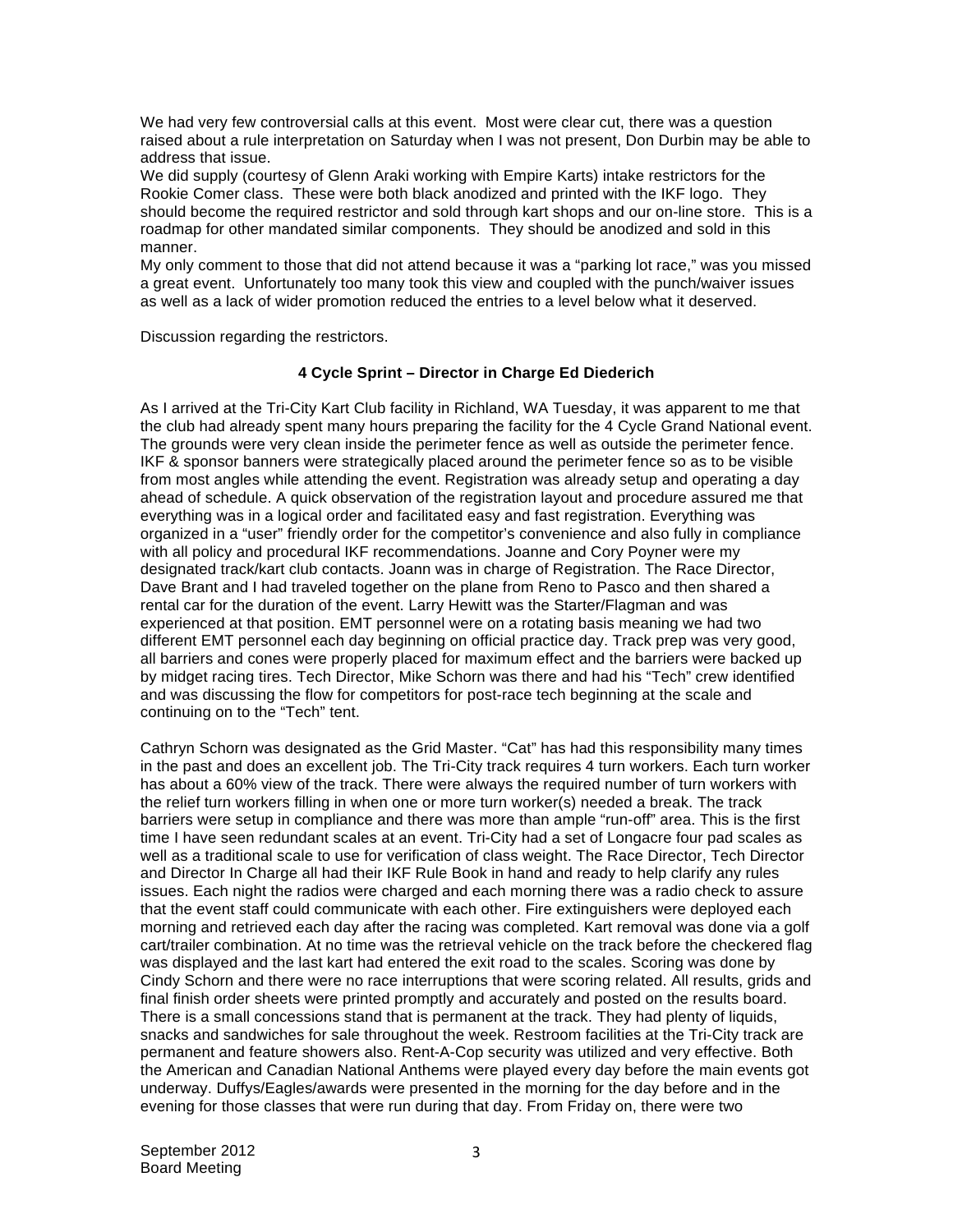photographers on site for the racing each day. Trash barrels were positioned approximately every 50 feet so the racers didn't need to go very far to get rid of their throwaway materials. The spectator area was accessible from the general public part of the facility and was fenced to restrict spectators from getting into the pit area or grid area.

One of the unpleasant responsibilities that I had to perform was to eject a mom of one of the drivers. Overall this event was well prepared for and with the exception of a couple of over eager drivers on track and the mom in the pits, this event went off very smoothly. As would be expected, the racing in each class was intense whether there were 8 karts or 20 in the race group. I am happy to say that we had one competitor earn his "Expert" status at this race event. Lloyd Mack won four Duffys, (had one taken back after post-race tech) which qualified him for his "Expert" status in IKF. There was no "walk away" Duffy winners with the possible exception of World Formula Masters. Mat Kattenek won the Masters class by about 20 kart lengths. I credit the Race Director, Dave Brant, Tech Director, Mike Schorn (and crew), the Starter, Larry Hewitt, Joanne Poyner (and registration crew), Cindy Schorn-Scoring, "Cat" Schorn-Grid Master, all of the volunteer turn workers and Terry (announcer/race calls) for making this a very successful and exciting 4 Cycle Sprint Grand Nationals.

On another note, I have some suggestions recommended by the racers that will help these events be more user friendly in the future and help bring the IKF Grand National events back to their rightful stature in kart racing.

Discussion on the motor blow up of the C50's. Scribner asks if a letter of concern should be sent to the manufacturer. Araki states it is the flywheel. Motley states the keyway is a stress riser and would cause that kind of problem. States many blow up in the pits. Scribner has concern for shrapnel everywhere. Board discusses a "Quiet Zone" at Grand National events. Went real well; no complaints; well received. Discussion on age. Needs to be mandatory at regional and Grand National races and recommended for club races. Schorn to work on "Quiet Zone" verbiage for a vote by the Board for inclusion in the 2013 IKF Rulebook.

# **4 Cycle Sprint – Tech Director in Charge Mike Schorn**

On arriving the Monday of the event, the Tri City Kart Club had once again worked very hard to make their track one of the best facilities hosting an IKF Grand National. It is a shining example of hard work and pride of ownership which makes this a picture post card track. The tech barn and adjoining tent was large enough to hold all the class winners in a confined area. There was adequate room for all 7 tech officials and kart representatives for engine disassembly.

There were 184 entries for the event and every entry was dealt with honesty, integrity and fairness.

I hope that my first attempt at Tech Director in Charge was not too stressful or demanding as we all have many things going on at the Grands. This was however one of the most memorable Grand's that I have attended. From the 184 entries at the event we had over 17 post race DQ's. Unfortunately the pre-race talks on the official practice day and race days were not taken to heart as we unfortunately were forced to DQ over 6 drivers for safety wire infractions in which I emphatically informed the racers that it is a DQ penalty and please don't get caught for something as minor as that.

Day 1 there were11 DQ's, 3 Running lift, 4 Safety wire,1 Pilot Jet ,1 Cam profile, 2 Piston pop out Day 2 there were 6 DQ's, 3 Running lift, 2 Safety Wire, 1 Carb venturi Day 3 no DQ's

I would like to thank and give my admiration on the professional job the Post tech crew of Terry Nash, Roger Cathy, Chris Hatch, Jon Hatch, Cory Poyner, David Dean, performed during the event. Without them and the volunteers of the Tri City Kart Club this event would not have happened. Thank you to the Tri City Kart Club Officials, officers, and members for their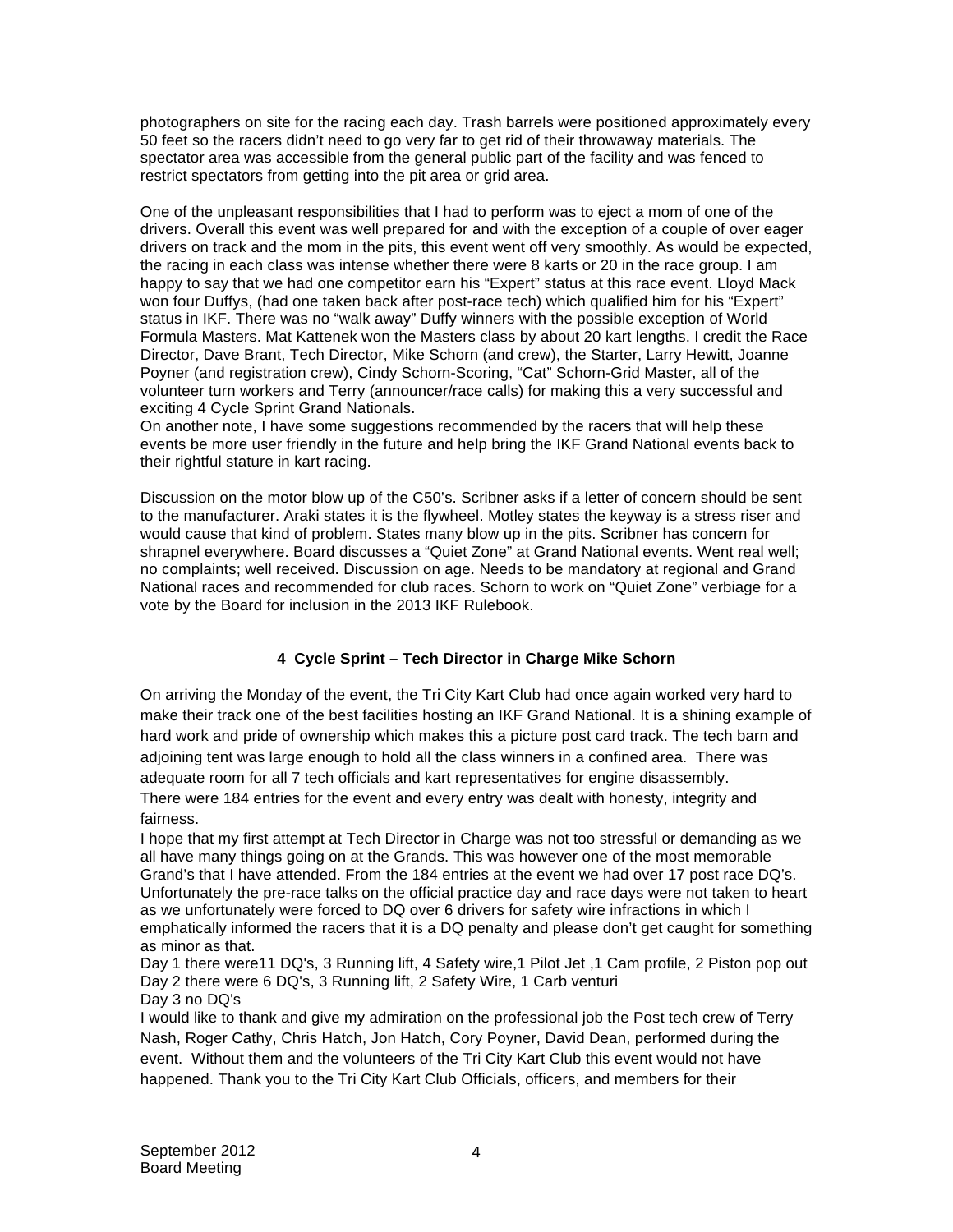assistance in providing a great facility and ensuring that we had whatever we needed to perform our duties.

Discussion on safety wire. Motley feels illustration would be good in the Rulebook. Schorn to address with Rulebook changes.

Discussion on weights. Motley says different series have different weights; is confusing. Is problem that does not need to exist. Scribner says rule, as written, is ok. Durbin discusses weight incident; feels rules are well founded.

# **2 & 4 Cycle Speedway – Director in Charge Tom Rayl**

The Nationals ran on schedule except for one day. We were half way through the heats when the rain came. The next day we started early to finish the prior days show and then started in on that days show. This made for a long day for everyone. On practice day we were served a great meal by Koopman Racing, Aulner Bros, and University Plains Speedway.

Track Prep

We need to thank Mylan Mork for the great track every day.

Art's quiet pit rule

The quiet pit rule was used with some complaining. Some of the racers forgot and when reminded they shut the engine off and moved to the fenced off area. University Plains Speedway had two areas fenced off to start the engines.

Accidents

We only had two racers that needed hospital attention. Both were minor and released. Entries

4 Cycle Entries 345 2 Cycle Entries 66

As with all karting events, entries were down. I think combining the 2 Cycle and 4 Cycle was the largest contributing factor.

Awarded Expert status

4 Adults and 3 Juniors with many first time Duffy winners.

Dropped classes

We had to drop five classes for lack of entries to race for the Duffy. These classes were:

- 1. Briggs Animal Blue Wazoom Medium
- 2. Briggs Animal Super Heavy
- 3. Yamaha KT100S LTD
- 4. Super Sportsman (Super Box)
- 5. Yamaha Limited Heavy

Pre Tech

Standard miscellaneous things.

Biggest issue was short wheel base on some older karts. Some karts were almost ¾ inch too short. Interesting fact, all 2012 karts made the wheel base check easily.

Engine Tech

1. A 2 Cycle would not remove engine for cc check for third place; a DQ resulted

2. A 4 Cycle flathead was DQ'd for porting into threaded hole for carb bolt

Engine Builder Awards

2 Cycle Engine Builder award went to Larry Killam.

4 Cycle Engine Builder award went to Tom Rayl.

**Raceceivers** 

At times I wished the Junior 1 would have used them as well. Cell phones were an issue with the Raceceivers as racers could unplug from the Raceceiver and plug in their cell phone for communication with pits. Cell phones could be an issue with the younger generation, as they carry them all the time. The Raceceivers advantage doesn't out weight the arguments at the scales. In the future I wouldn't use Raceceivers because of this. Sportsmanship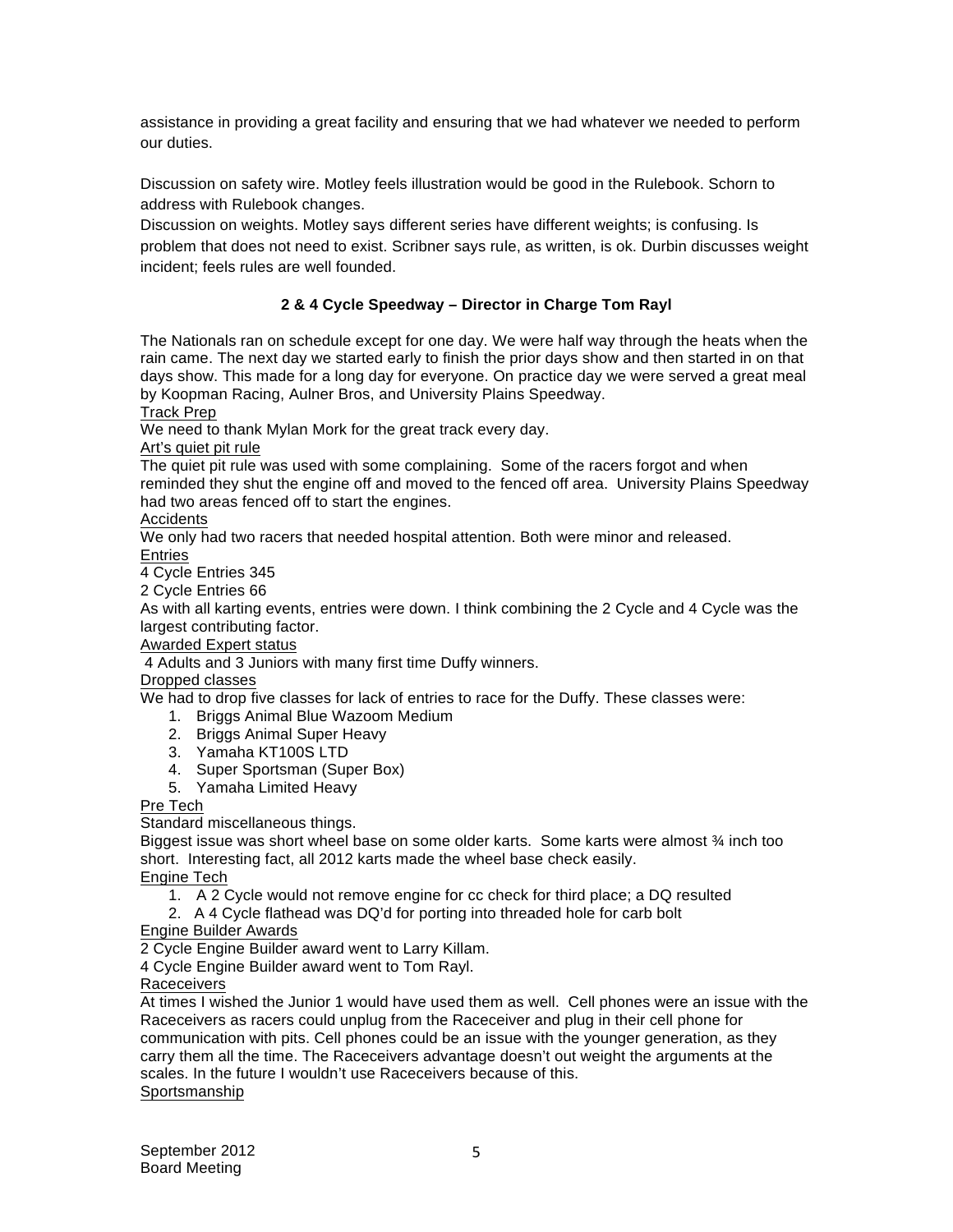Sportsmanship was the worst I've ever seen. We had 4 Juniors that would not take the podium for pictures in protest of the finish of the race. I feel that disciplinary action should be taken. One racer was asked to leave the track for working on his kart under a yellow and flipped the race officials off. He was not allowed to race the rest of the event.

One participant jumped over the fence to help a kart that slid into the bales. He was escorted off the race track and not allowed to race the rest of the event. **Suggestions** 

1. IKF should never again have the 2 and 4 Cycle Nationals combined Lack of participation from 2 Cycle racers Too long of an event

Cut down on entries from 4 Cycles

- 2. Qualifying this means the track must have a timing system. Reason, more classes can be run in a shorter number of days.
- 3. Lower the entry number for a Duffy to 5 for the 4 Cycle.

My thoughts as the Director in Charge

The Director in Charge should not be involved with his corresponding Division. It's too difficult for disciplinary actions. Speedway Directors should attend Sprint and Sprint Directors should attend Speedway. Director in Charge needs to have served as an assistant Director in Charge for at least one event.

Discussion of Raceceivers. Use of cell phones instead of Raceceivers at the event. Hilger and Norgaard feel they are a good tool to use at the event.

Discussion on combining the 2 and 4 Cycle Speedway Grand Nationals. Norgaard states they tried it this year. Was one 4 Cycle tech issue. Discussion on measuring the wheelbase.

# **2 & 4 Cycle Speedway Report– Tech Director in Charge Jack Hoegerl**

The IKF 2/4 Cycle Speedway Grand Nationals were held July 30th through August 4th. The event was held in Brookings South Dakota hosted by the South Dakota Kart Club.

The Pre Tech was performed by Doug Norgaard, Ron Hansen, Tom Rayl, and myself. The use of body and chassis templates sped up the process.

The 2 Cycles used Burris castor and 110 VP racing gas. Although the normal pump in and pump out procedure was not used because of the small number of 2 Cycle entries, the fuel spot check was successful.

The track had an enclosed drive on and drive off digital scale and qualified scale attendant that worked effectively.

Engine Tech was performed in an enclosed, well lit, and fan cooled area. The Tech personal were George Clausen, Larry Killam and myself.

The only disqualification was from refusal of Tech because he already had enough third place finishes.

Hoegerl states there would not have been a 2 Cycle Speedway Grand National if Doug Norgaard had not stepped up and had the event.

Letter from Mr. Brett Potter regarding the blue flag and Rookie Comer class at the 2 Cycle Sprint Grand National. Discussion by Board. Board sees both sides of the issue. Discusses the Rookie Comer Class. Araki suggests regulations on what classes you can enter if you race the Rookie Comer class. At club level, some clubs don't offer Junior I, only offer KPV1. Araki suggests that any driver that enters the Rookie Comer class can only enter Junior I classes at an event. Cannot enter a PRD class. Can run Kid Kart and Rookie Comer.

Motion by Araki to change the second sentence in Section 850 to read: Competitors of proper age may compete in Rookie Comer 80, and also compete in Junior I, Rookie Sportsman and KPV1 classes only, without restrictions. This change is effective 1-1-2013. Second by Scribner.

In Favor: Araki, Hoegerl, Norgaard, Schorn, Scribner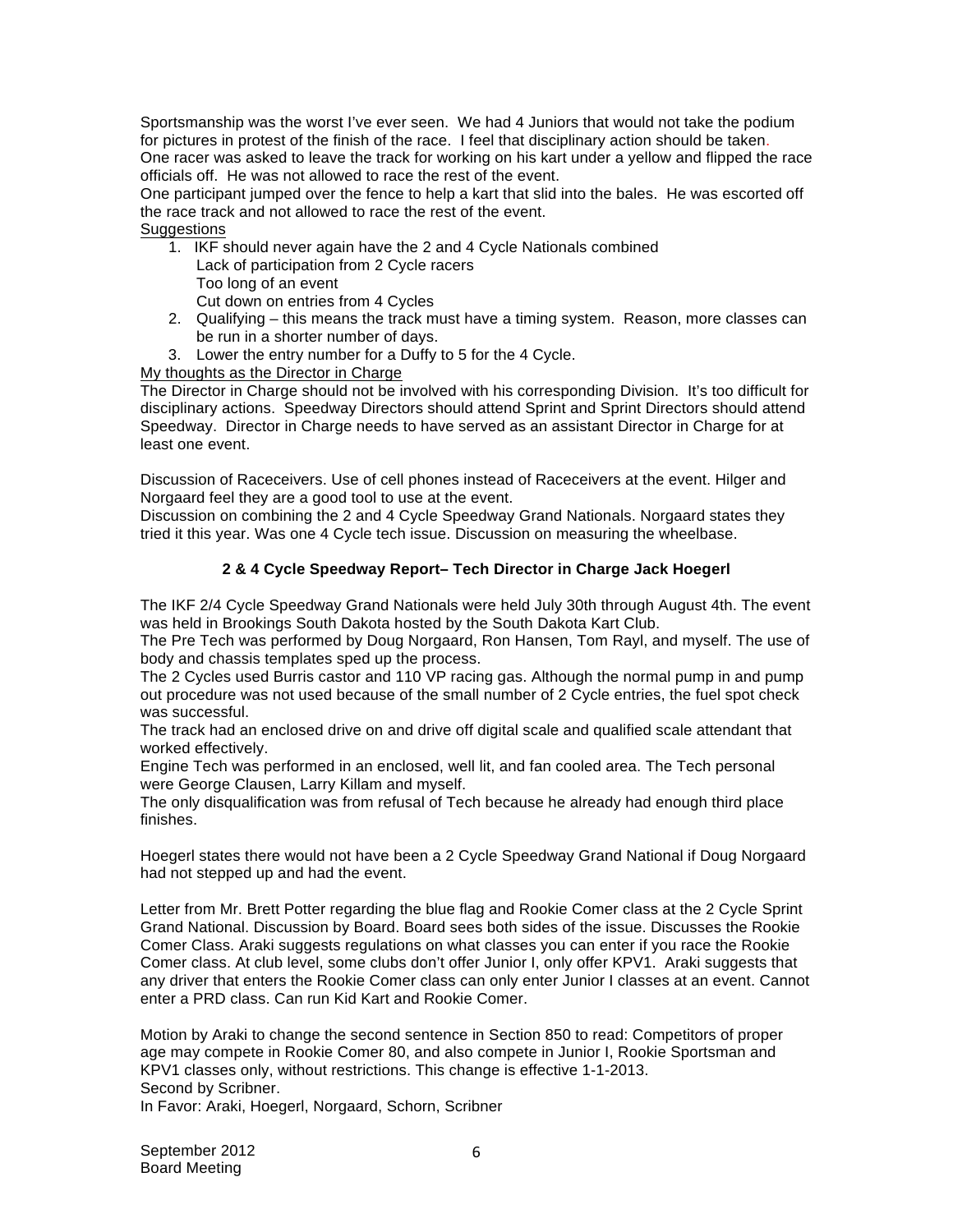Absent: Diederich, Rayl, Verlengiere Passed

Email from Mr. Doug Hanson re: entries for a Duffy - 2/4 Cycle Speedway Grand National. Will be addressed later by the Board.

Email from Mr. Don Choquer re: 4 Cycle Sprint Grand National Schorn has addressed this already and covered all aspects.

Email from Ms. Jennifer Ward re: 4 Cycle Sprint Grand National. Schorn responded to this. Board discusses ambient temperature. Reviewed by the Board and no action taken.

Email from Ron Perry regarding actions of Michael Mantel at the 2 Cycle Sprint Grand National. Board reviewed the email and incident and recommends suspension. Motion by Scribner to suspend Michael Mantel immediately until December 31 2013. Probation for two years from January 1 2014 to December 31 2015. Second by Norgaard. In Favor: Araki, Hoegerl, Norgaard, Schorn, Scribner Absent: Diederich, Rayl, Verlengiere Passed

## **PROPOSAL**

Submitted by Hoegerl: Section 402 2 Cycle Speedway Class #9 100cc Super Stock Light Increase weights by 10 lbs.for each engine type. New weights will be: Yamaha KT100S 310# 100cc Piston Port 330# 100cc Reed and Rotary 350#

Hoegerl states they have lost participation in the classes. Don't know why. Did not receive input from members. To be effective 1-1-2013.

In Favor: Araki, Hoegerl, Norgaard, Schorn, Scribner Absent: Diederich, Rayl, Verlengiere Passed

Rod Verlengiere joins the Meeting.

## **Participation Stats**

2 Cycle Speedway – No changes. 4 Cycle Speedway – No changes. Shifter – No changes. Speedway Pavement – No changes. Road Race – No changes.

2 Cycle Sprint Motion by Araki to delete from Section 207,2 Cycle Sprint National Championship Classes, #7 Super Sportsman and #11 IAME Cup due to participation. Second by Schorn. In Favor: Araki, Hoegerl, Norgaard, Schorn, Scribner Absent: Diederich, Rayl, Verlengiere Passed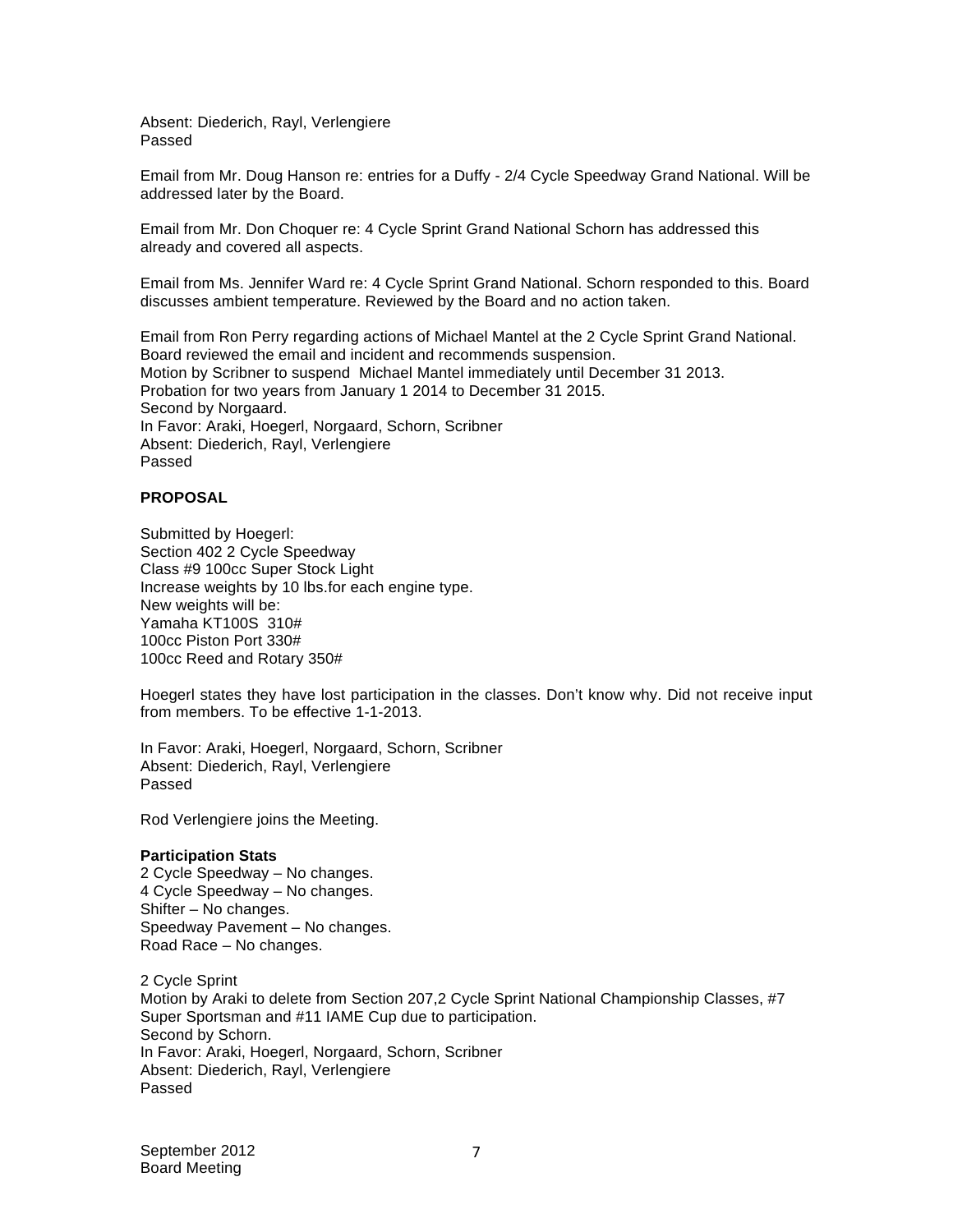Motion by Norgaard to delete from Section 209, 4 Cycle Sprint National Championship Classes, #8 Briggs Animal Heavy and add IKF Briggs World Formula Super Heavy due to participation. Second by Araki. In Favor: Araki, Hoegerl, Norgaard, Schorn, Scribner Absent: Diederich, Rayl, Verlengiere Passed

Road Race: Schorn states that Don Holmboe wants to change the TaG class to front brakes allowed. Discussion by Board. No action. Schorn to send in for an email vote.

| Approval of the 2013 Grand National Dates & Classes |                                     |                |  |
|-----------------------------------------------------|-------------------------------------|----------------|--|
| 4 Cycle Speedway                                    | Huron Kart Club                     | Region 5A      |  |
| July 8-13, 2013                                     | <b>Rolling Thunder Speedway</b>     | Huron SD       |  |
| 4 Cycle Sprint                                      | Portland Karting Association        | Region 6       |  |
| July 16-20, 2013                                    | <b>McMinnville Track</b>            | McMinnville OR |  |
| 2 Cycle Sprint                                      | <b>Willow Springs Kart Club</b>     | Region 7       |  |
| July 23-27, 2013                                    | <b>Willow Springs Kart Track</b>    | Rosamond CA    |  |
| Road Race                                           | <b>Portland Karting Association</b> | Region 6       |  |
| 2 <sup>nd</sup> wk. of September                    | Portland Int'l Raceway              | Portland OR    |  |
| 2 Cycle Speedway                                    | <b>Newton Kart Club</b>             | Region 5       |  |
| July 22-25, 2013                                    | Newton Kart Track                   | Newton IA      |  |

Motion by Norgaard to approve the dates for the 2013 4 Cycle Speedway and 4 Cycle Sprint Grand Nationals as stated above. Second by Scribner. In Favor: Araki, Hoegerl, Norgaard, Scribner Abstain: Schorn Absent: Diederich, Rayl, Verlengiere Passed

## 2013 IKF Road Race Grand National & Local Option Classes

|    | 2013 Proposed RR Classes        | Weight  | Tires |
|----|---------------------------------|---------|-------|
| 1  | Yamaha KT100S Light             | 370     | Open  |
| 2  | Yamaha KT100S Heavy             | 390     | Open  |
| 3  | Formula Kart Exp. FKE1          | 360-400 | Open  |
| 4  | Unlimited/FKE III               | 400-475 | Open  |
| 5  | Tag Enduro                      | 410     | Open  |
| 6  | 80cc Laydown                    | 420     | Open  |
| 7  | Inter-Continental-E             | 460     | Open  |
| 8  | Yamaha Ltd. Light Sprint        | 330     | Open  |
| 9  | Yamaha Ltd. Heavy Sprint        | 360     | Open  |
| 10 | Formula 80 JR.                  | Remove  |       |
| 11 | Rotax Max JR                    | 320     | МG    |
| 12 | TAG Heavy                       | 390-415 | МG    |
| 13 | Tag Light                       | 370-385 | МG    |
| 14 | Formula 125 Ltd.                | 385     | ΜG    |
| 15 | Formula 125 Ltd. Heavy          | 420     | ΜG    |
| 16 | Formula 125                     | 385     | ΜG    |
| 17 | SWRA Super Stock CR125 Light385 |         | МG    |
| 18 | Formula 80 Sr.                  | Remove  |       |
| 19 | Super Stock CR125               | 400     | ΜG    |
| 20 | WC Super Stock CR125            | 400     | ΜG    |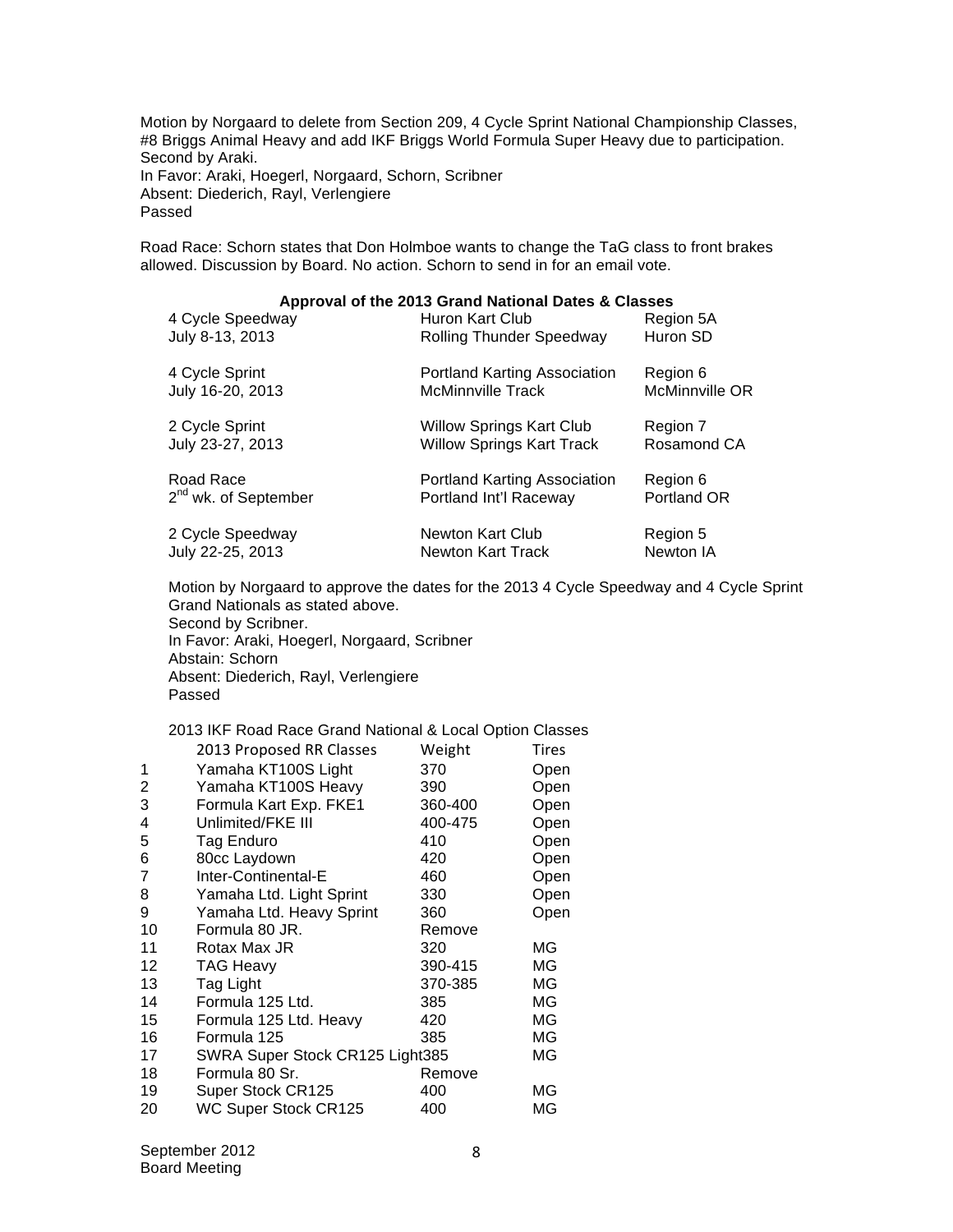| 21 | IKF Briggs World Formula Medium365 | MG. |
|----|------------------------------------|-----|
| 22 | IKF Briggs World Formula Heavy390  | MG. |

| 23 | IKF Briggs World Formula Super Heavy 405 |         | ΜG   | LO  |
|----|------------------------------------------|---------|------|-----|
| 24 | Sprint Stock 125                         | 385     | MG   | LO  |
| 25 | Rotax Max                                | 390     | MG   | LO  |
| 26 | TAG JR                                   | 310-330 | MG   | LO  |
| 27 | Rotax Classic                            | 390     | MG   | LO  |
| 28 | <b>WC Inter-Continental-E</b>            | 465     | Open | LO. |
| 29 | 125cc-150cc Open/FKEII                   | 360-400 | Open | LO  |

Discussion by Board.

Motion by Schorn to accept and remove the National and local option classes listed above for the 2013 IKF Road Race Grand National.

Second by Scribner.

In Favor: Araki, Hoegerl, Norgaard, Schorn, Scribner Absent: Diederich, Rayl, Verlengiere Passed

Award the 2013 2 Cycle Sprint Grand National Back Up Track Discussion by Board. Scribner states the Cameron Karting bid was not accepted as it came in after the deadline. In Favor of Santa Maria Karting Association: Araki, Hoegerl, Norgaard, Schorn, Scribner Absent: Diederich, Rayl, Verlengiere Passed

Award the 2013 2 Cycle Speedway Grand National Motion by Norgaard to award the 2013 2 Cycle Speedway Grand National to Newton Kart Club and award the Tri Cities Kart Club as the Back Up Track. Second by Hoegerl. In Favor: Araki, Hoegerl, Norgaard, Schorn, Scribner Absent: Diederich, Rayl, Verlengiere Passed

## **2014 Grand National Bids**

The Board discussed the bids received for the 2014 Grand Nationals (21 months away). The Board selected the tracks below to complete a Questionnaire, pursuant to Section 101.3.6. The Questionnaire must be completed and returned to the IKF Office by January 5, 2013. This Questionnaire will become part of their Agreement. An evaluation of the fee schedule for the Grand Nationals will be conducted in terms of price per entry per level of participation.

## **2 CYCLE SPRINT**

|                       | Region 7 Adams Motorsports Park w/support from So Cal Sprinters |                            | <b>Riverside CA</b> |
|-----------------------|-----------------------------------------------------------------|----------------------------|---------------------|
|                       | Region 7 Santa Maria Karting Assoc.                             | Santa Maria Kart Track     | Santa Maria CA      |
|                       | Region 11 Cambrian Go Karts                                     | The New San Jose Mile      | San Jose CA         |
|                       | Region 6 Southern Oregon Karters                                | Jackson County Sports Park | Medford OR          |
| <b>4 CYCLE SPRINT</b> |                                                                 |                            |                     |
|                       | Region 7 Adams Motorsports Park w/support from So Cal Sprinters |                            | <b>Riverside CA</b> |

| Region 7 Adams Motorsports Park w/support from So Cal Sprinters |                            | Riverside CA   |
|-----------------------------------------------------------------|----------------------------|----------------|
| Region 7 Santa Maria Karting Assoc.                             | - Santa Maria Kart Track   | Santa Maria CA |
| Region 6 Southern Oregon Karters                                | Jackson County Sports Park | Medford OR     |

## **2/4 CYCLE SPRINT**

| Region 11 Cambrian Go Karts      | The New San Jose Mile      | San Jose CA |
|----------------------------------|----------------------------|-------------|
| Region 6 Southern Oregon Karters | Jackson County Sports Park | Medford OR  |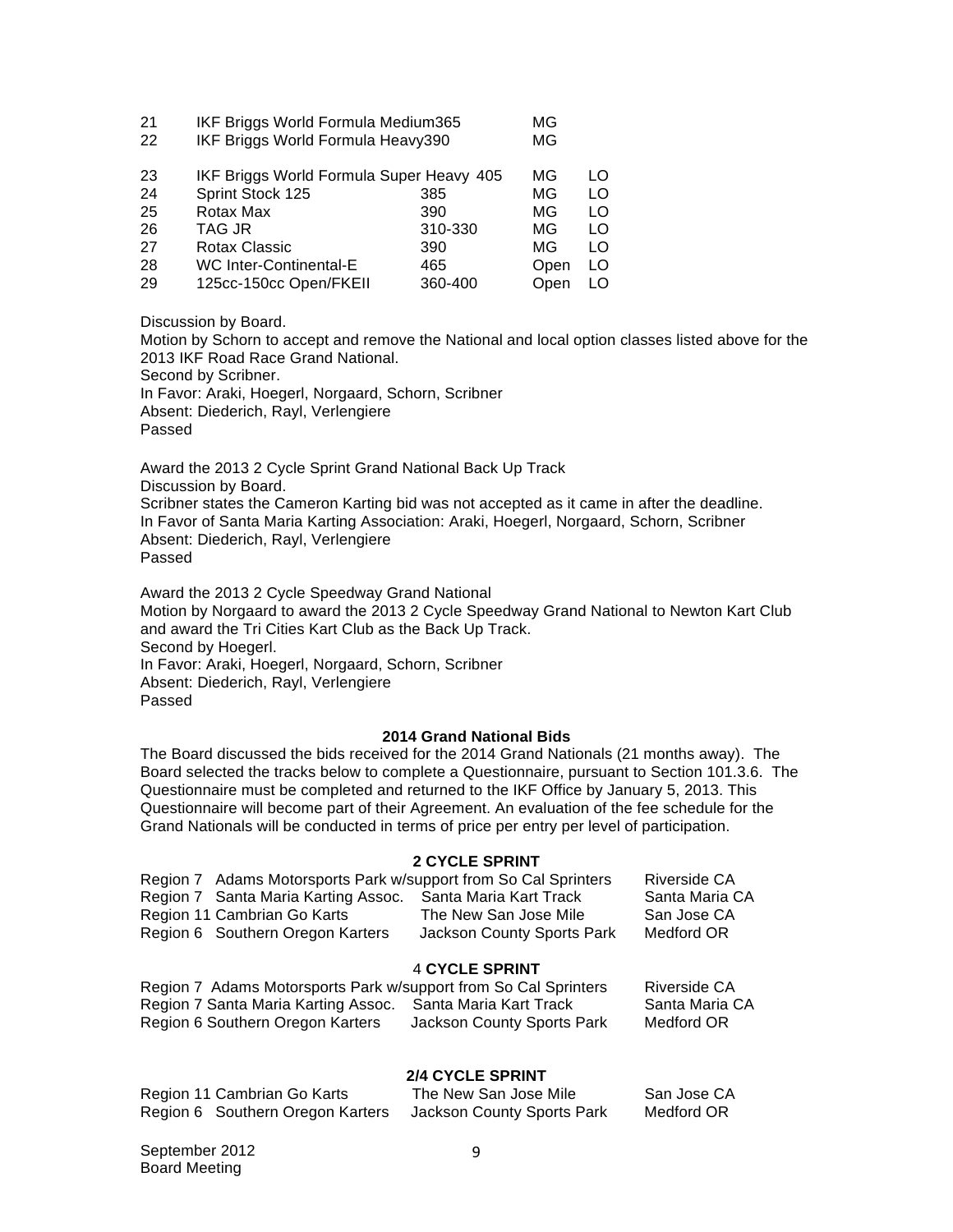#### **2 CYCLE SPEEDWAY/SPEEDWAY MIDGET**

Region 5 Newton Kart Klub Newton Kart Track Newton IA<br>Region 5 Tri County Karters Delaware Speedway Delaware IA Region 5 Tri County Karters Delaware Speedway

|                           | <b>4 CYCLE SPEEDWAY</b>         |           |
|---------------------------|---------------------------------|-----------|
| Region 5 Newton Kart Klub | Newton Kart Track               | Newton IA |
| Region 5A Huron Kart Club | <b>Rolling Thunder Speedway</b> | Huron SD  |

#### **IKF Region 12**

The Board discusses the creation of a Region 12 in Central California. Araki states that Regions 7 and 11 do not want to travel out of their Region to race. Cost of racing is also a reason. Great opportunity to create a completely different Region. Araki feels it will work with Don Durbin on board. Ron Perry and Don Durbin to be Co-Coordinators of the new Region. Asks Rod Verlengiere about Santa Maria being in a new Region – they could host a Region 12 race and a Region 7 race. Discussion on boundary of Region 12 i.e. from Galt as the Northern Boundary and Bakersfield as the Southern Boundary. Verlengiere feels there is no downside. Araki states it is up to Santa Maria. Durbin is in favor of this. Has concerns about Medford and Redding; an option would be to hold a small series with Medford and Redding. Scribner has discussed this with Dan Pellizzari. Durbin states that the Redding club has been extremely supportive of the Region 11 series. Hilger lists possible tracks for Region 12. Durbin will pursue tracks for the new Region. Press Release to be done.

Motion by Schorn to create a new IKF Region to be Galt as the Northern Boundary and Bakersfield as the Southern Boundary. Second by Araki.

In Favor: Araki, Hoegerl, Norgaard, Schorn, Scribner Absent: Diederich, Rayl, Verlengiere Passed

Motion by Norgaard to name the new Central California Region, Region 12. Second by Scribner. In Favor: Araki, Hoegerl, Norgaard, Schorn, Scribner Absent: Diederich, Rayl, Verlengiere Passed

Durbin wants to work with the new Region 12. Araki feels the Region needs to have a different Coordinator. Perhaps have Co-Coordinators. Araki spoke with Ron Perry regarding this. Durbin feels they need to agree on a program.

## **Sprint Bumper Rule**

Motley says the updated picture needs to be added to the Rulebook. Current picture does not show the lower bar.

Araki suggests the IKF Rulebook be printed every other year with a Rule Update to be printed the second year. Downside is loss of advertising revenue. Discussion on website advertising.

## **Cameron Karting - Electric Kart Local Option Class**

Local option classes submitted by Cameron Karting for approval to run. Discussion by Board. Board requests specifications and rules before approval. Hilger to call them.

Rod Verlengiere exits the Meeting.

Motion by Scribner for Section 212.3, 405.3 Duffy Award Restriction to change from 10 to 5. Section 110.9: Delete: See Section 212.3 2 Cycle Sprint and Section 405.3 4 Cycle Speedway, for further restrictions. Second by Schorn.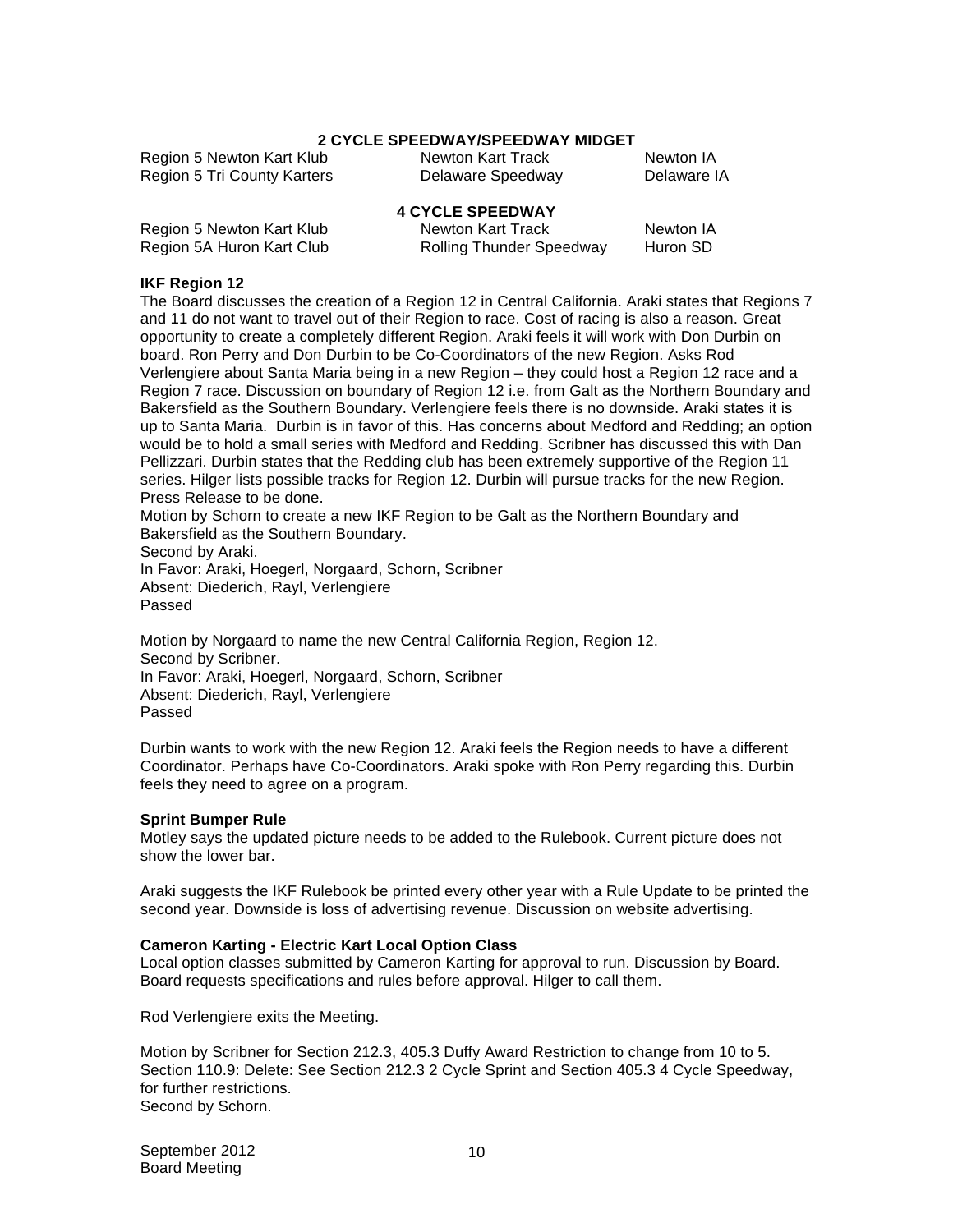In Favor: Araki, Hoegerl, Norgaard, Schorn, Scribner Absent: Diederich, Rayl, Verlengiere Passed

Motion by Araki to remove all verbiage under Section 104.6.4 Exceptions. Replace with: Exceptions are not allowed. Effective 1-1-2013. Second by: In Favor: Araki, Hoegerl, Norgaard, Schorn, Scribner Absent: Diederich, Rayl, Verlengiere Passed

Motion by Schorn to change Section 207 #1 Kid Kart weight to 160#. Second by Norgaard. In Favor: Araki, Hoegerl, Norgaard, Schorn, Scribner Absent: Diederich, Rayl, Verlengiere Passed

Motion by Scribner to add as Section 108.5.4 Kart Retrieval Vehicles must await the conclusion of the practice, qualifying or race event prior to entering the competition area of the track to retrieve disabled karts. Kart Retrieval Vehicle may enter competition area when all karts are stopped and may enter the track at the direction of the Race Director only. Second by Norgaard. In Favor: Araki, Hoegerl, Norgaard, Schorn, Scribner Absent: Diederich, Rayl, Verlengiere Passed

Motion by Hoegerl change Section 508 Appeals. Change 3<sup>rd</sup> sentence to read: Before a disputed part leaves the control of the Tech Inspector **and the tech area,** the part or parts in question…... Second by Scribner. In Favor: Araki, Hoegerl, Norgaard, Schorn, Scribner Absent: Diederich, Rayl, Verlengiere Passed

Terry Nash joins the Meeting.

Motion by Schorn to add to Section 105.1 General Safety: No crew member, interested bystander or other are allowed on the racing surface at any time during the race. Second by Norgaard In Favor: Araki, Hoegerl, Norgaard, Schorn, Scribner Absent: Diederich, Rayl, Verlengiere Passed

Motion by Schorn change first sentence in Section 110.6.1 to read: Junior II's aged 12-15 for Sprint and Road Racing Divisions will be allowed to practice and race on track with Senior classes when conditions are deemed acceptable by the Race Director. Second by In Favor: Araki, Hoegerl, Norgaard, Schorn, Scribner Absent: Diederich, Rayl, Verlengiere Passed

Hilger announces the Sanction Fee will be \$5.00 in 2013.

## **Grand National Punches**

Motley asks about a no punch program. Hilger states a strong regional program takes care of punches. Araki states the punch rule gives some idea of drivers experience. Discussion by Board. Motion by Norgaard to change the waiver fee in Section 104.17.6 with 3 races within 200 miles: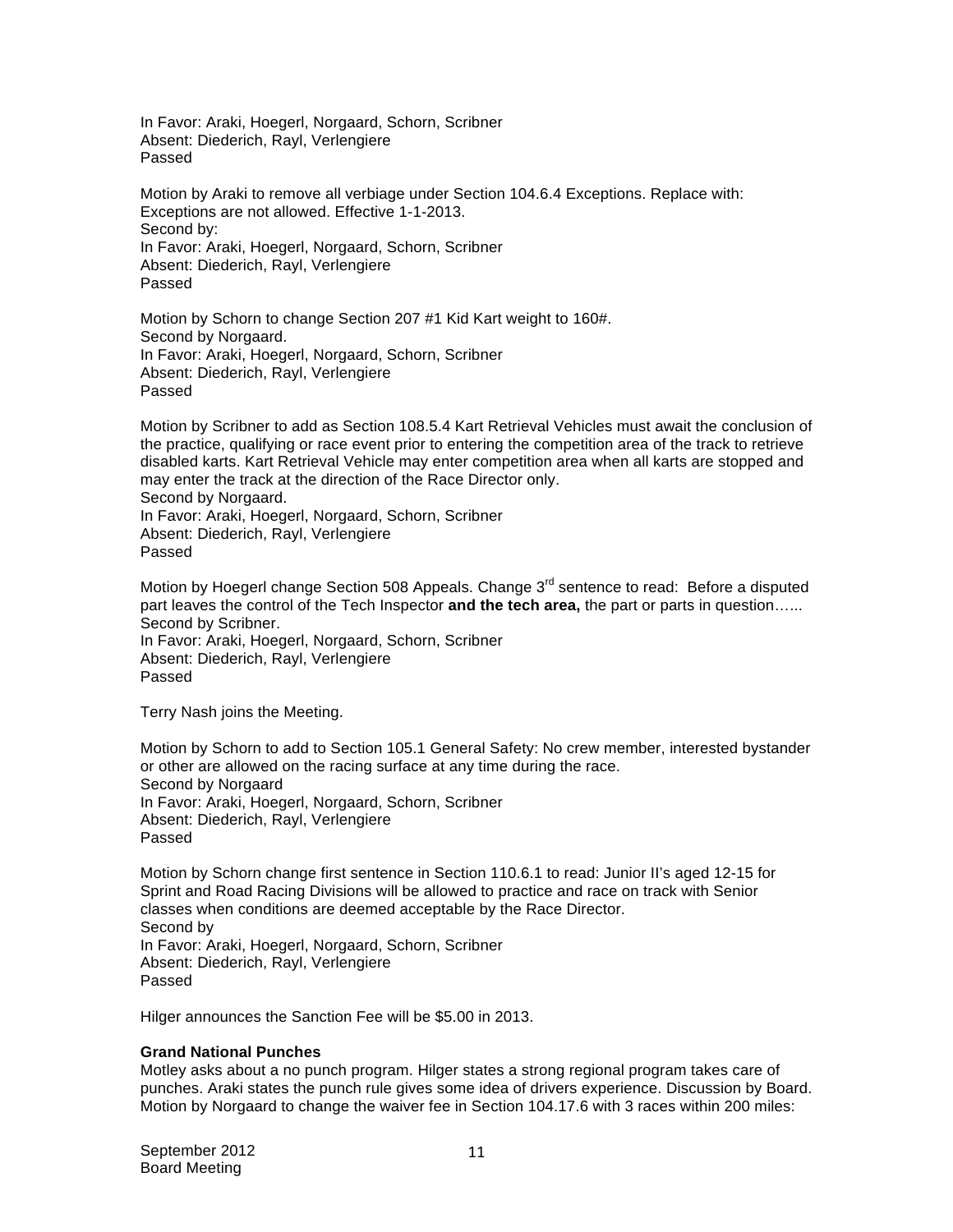No Punches - \$400 1 Punch - \$300 2 Punch - \$200 Motion by Hoegerl to change the waiver fee in Section 104.17.6 with 3 races within 200 miles: No Punches – \$300 1 Punch – \$250 2 Punch - \$200 Second by Scribner. In Favor of Norgaard Motion: Araki, Hoegerl, Schorn, Scribner In Favor of Hoegerl Motion: Norgaard Absent: Diederich, Rayl, Verlengiere Norgaard Motion Passed

Hilger states the above rule is for those inside the 200 mile rule. Araki states the 200 mile rule should not have to pay the \$400. Board agrees to stay at \$200 fee for less than 3 races within 200 miles.

#### **PRD Rules**

Motley asks for communications with the person in charge of the PRD Rules. Araki agrees. Motley to rewrite the rules. Motley says there are two sets of rules.

#### **2013 IKF Governor and IKF Regional Coordinator Appointments**

National Coordinator: Glenn Araki Rule Book Coordinator: IKF Office Rulebook Text Editor: Roger Miller Track / Club / Promoter Relations: IKF Office Sprint Waiver Chairperson: Glenn Araki Road Race Waiver Chairperson: Mike Schorn Speedway Waiver Chairperson: William Hilger

Region 1 Coordinator (Sprint): Joan Cressi Speedway Coordinator: Open E. New York Governor: Open New Jersey Governor: Open W. New York Governor: Open

Region 2 Coordinator: Open North Carolina Governor: Open

Motion by Norgaard to accept the above Appointments. Second by Scribner. In Favor: Araki, Hoegerl, Norgaard, Schorn, Scribner Absent: Diederich, Rayl, Verlengiere Passed

Region 3 Coordinator (Speedway): Andy Bear Wisconsin Governor: Mark Alton Minnesota Governor: Open

Region 4A Coordinator (Speedway): Open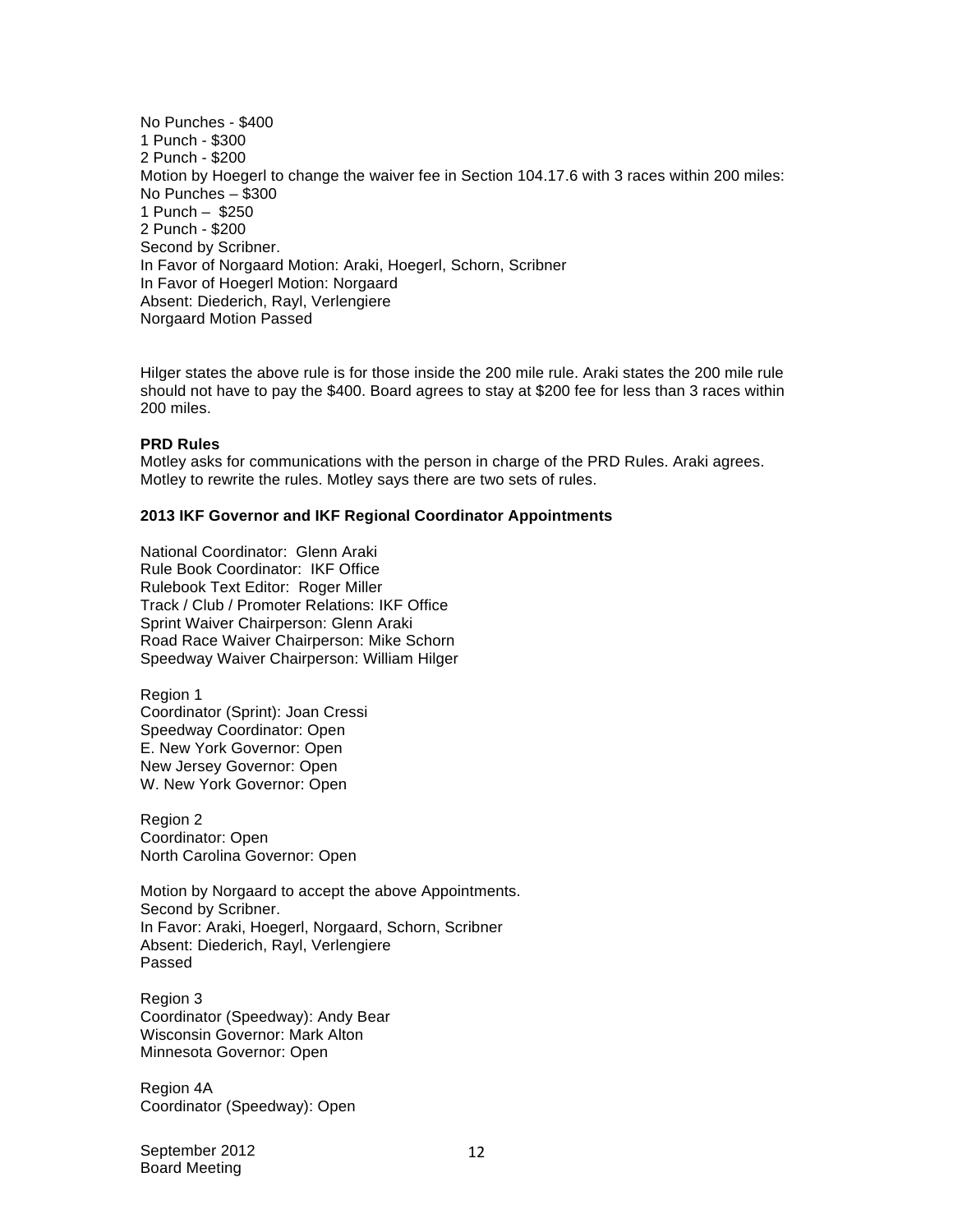Coordinator (Sprint): Jay Jacobellis New Mexico Governor: Andrew Huerena

Region 4B Coordinator (Road Race): Open Coordinator (Sprint): Tom Harris Coordinator (Speedway): Dave Snyder Coordinator (Speedway Pavement): Francis Rougeou Louisiana Governor: Francis Rougeou Texas Governor: Tom Harris

Region 5 Coordinator (Speedway): Dave Abell Coordinator (Sprint): Open Coordinator (Speedway Pavement): Open Iowa Governor: Lisa Harney Missouri Governor: Open

Region 5A Coordinator (Speedway): Doug Norgaard Nebraska Governor: Joe Hilger Kansas Governor: Open North Dakota Governor: Brad Gilbertson South Dakota Governor: Doug Norgaard

Motion by Norgaard to accept the above Appointments. Second by Araki. In Favor: Araki, Hoegerl, Norgaard, Schorn, Scribner Absent: Diederich, Rayl, Verlengiere Passed

Region 6 Coordinator (Road Race): Mike Schorn Coordinator (Sprint): Bill Hettick Coordinator (Speedway) Open Idaho Governor: Larry Robb Oregon Governor: Mike Schorn Washington Governor: Bob Thompson

Region 7 Co-Coordinator (Sprint): Tabled to Sunday. Arizona Governor: Bernie Lacotta Hawaii Governor: Tim Hultquist South California Governor: Open

Region 8 Governor / Coordinator: Stan Crocker

Region 10 Coordinator / Governor: Gabe Kadjy

Region 11 Coordinator (Sprint): Don Durbin Sr. Coordinator (Road Race): Roger Miller Northern California Governor: Roger Miller Northern Nevada Governor: Open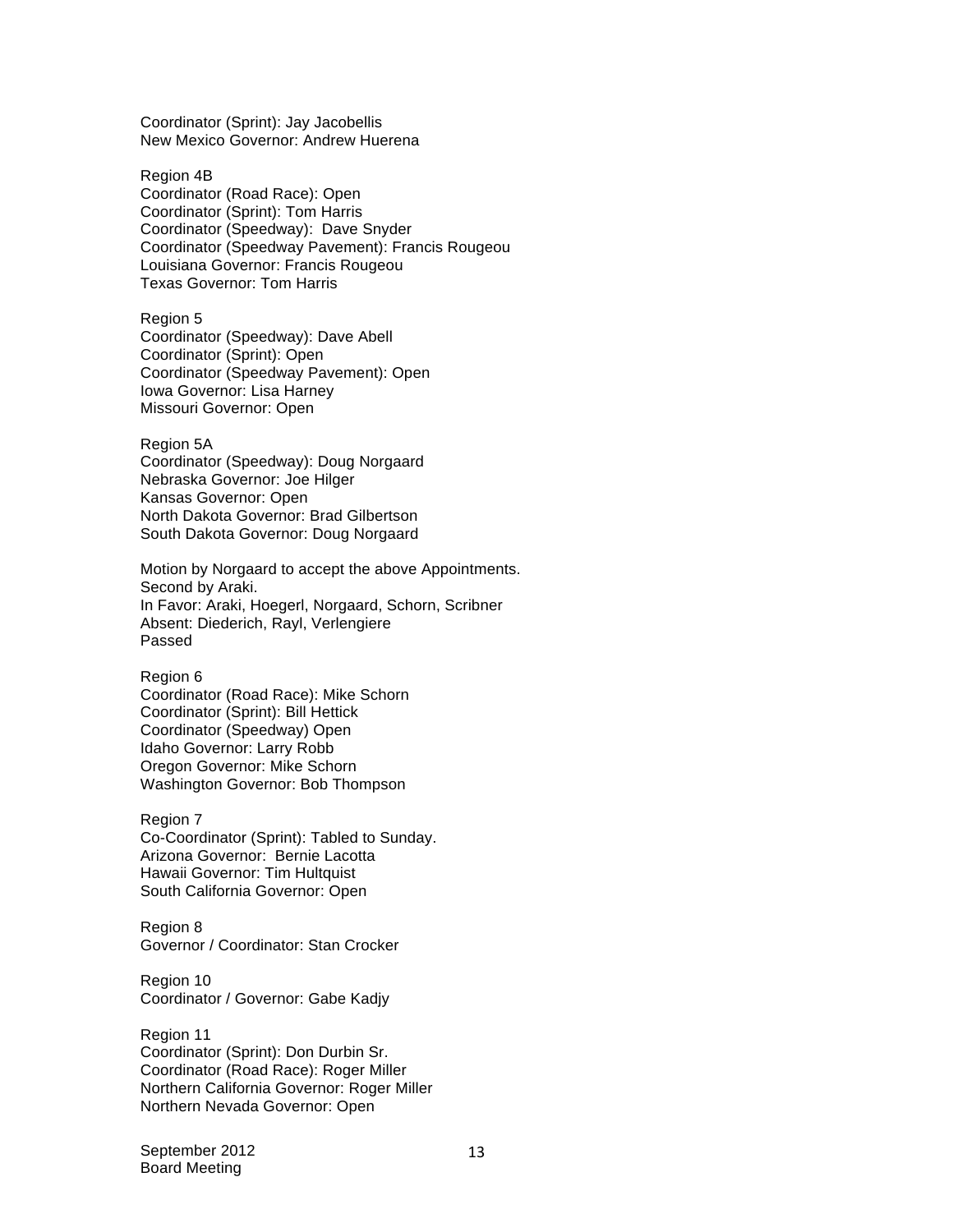Motion by Schorn to accept the above Appointments. Second by Norgaard. In Favor: Araki, Hoegerl, Norgaard, Schorn, Scribner Absent: Diederich, Rayl, Verlengiere Passed

Region 12 Co-Coordinator (Sprint): Don Durbin & Ron Perry Central CA Governor: Roger Miller

Motion by Scribner to accept the above Appointments. Second by Norgaard. . In Favor: Araki, Hoegerl, Norgaard, Schorn, Scribner Absent: Diederich, Rayl, Verlengiere Passed

Terry Nash exits the Meeting.

## **2012 Advisory Committees**

National Tech Director 2-Cycle: Jack Hoegerl Committee: Lynn Haddock, Terry Ives, John Motley, Don Durbin Sr., Terry Nash

National Tech Director 4-Cycle: Mike Schorn Tabled To Sunday

Shifter Tech Committee Chairman: John Motley Committee: Terry Hegar, Don Holmboe, John Sefcik

Road Race Committee Chairman: Don Holmboe Committee: Debbie Kuntze, Chris Hegar, Roger Miller

Motion by Norgaard to accept the above Appointments. Second by Scribner. In Favor: Araki, Hoegerl, Norgaard, Schorn, Scribner Absent: Diederich, Rayl, Verlengiere Passed

Sprint Committee Chairman: Don Durbin Committee: Glenn Araki, Josh Veloz, John Motley

Speedway Committee Chairman: Bill Hilger Committee: Dan Koopman, David Snyder, Ralph Woodard, Doug Norgaard, Andy Bear

TaG Committee Chairman: John Motley Committee: Don Moormeister, Terry Nash, Jack Hoegerl, Jesus Vasquez, Don Durbin

Motion by Norgaard to accept the above Appointments. Second by Araki.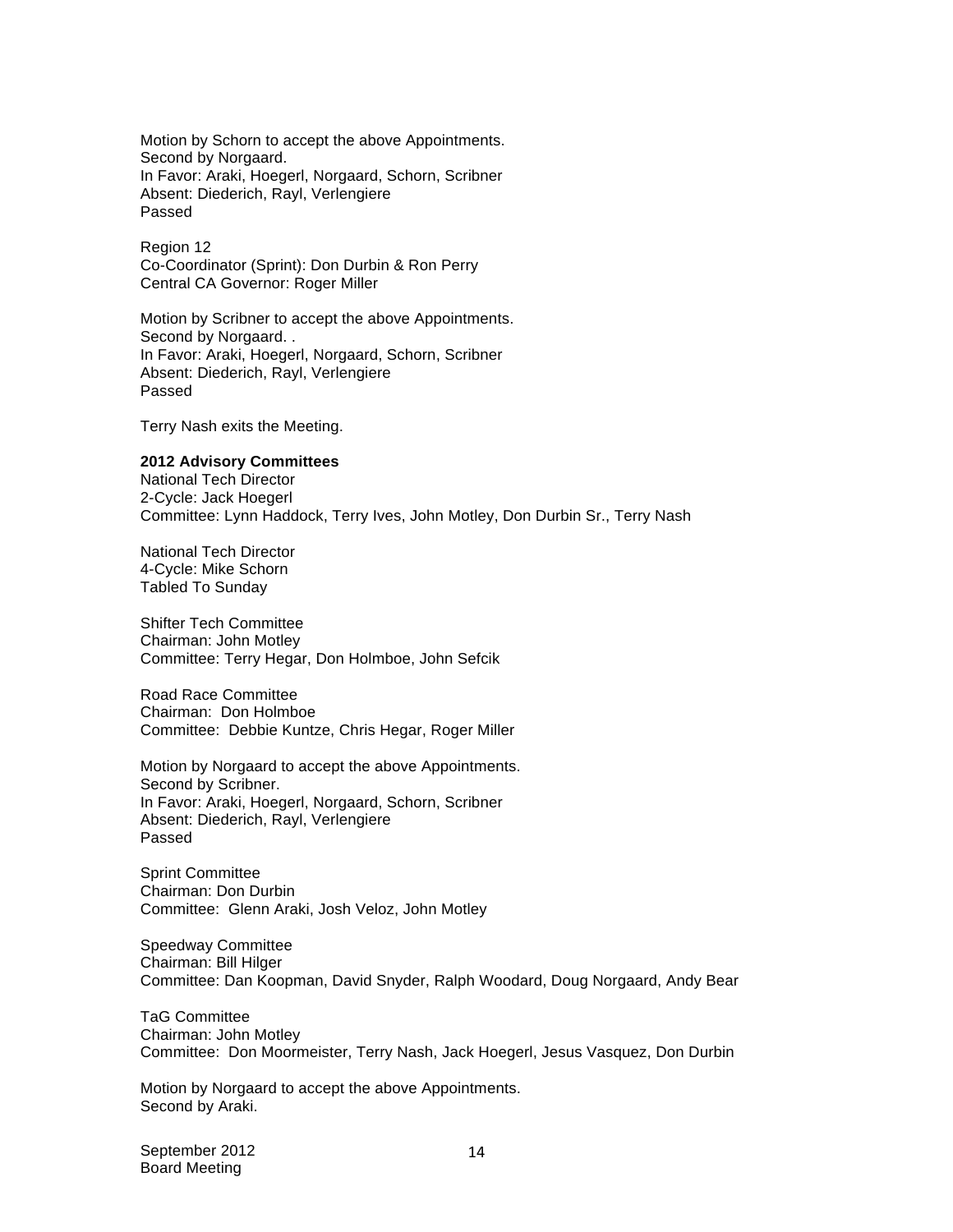In Favor: Araki, Hoegerl, Norgaard, Schorn, Scribner Absent: Diederich, Rayl, Verlengiere Passed

Meeting adjourned at 5:42 pm.

President Bill Hilger called the Sunday Open Meeting to order at 8:10am. Directors present at Roll Call were Glenn Araki, Bill Hilger, Jack Hoegerl, Doug Norgaard, Mike Schorn, and Rick Scribner. Ed Diederich, Tom Rayl and Art Verlengiere were not present at Roll Call.

President Hilger welcomed the following Members and Guests in attendance: Don Durbin Sr., Mike Manning, John Motley, Janet Scribner, and Sharee Hoegerl.

Hilger reads an email from Stewart Willis regarding on and off track race incidents at Region 7 Sprint events particularly the most recent race at Grange Motor Circuit. Discussion by Board. Motion by Hilger to place Matthew England and Owen Lloyd on probation effective immediately to December 31 2013. Second by Norgaard. In Favor: Araki, Hoegerl, Norgaard, Schorn, Scribner Absent: Diederich, Rayl, Verlengiere Passed

Terry Nash joins the Meeting.

## **2013 IKF 2 Cycle Sprint Grand National**

Lengthy discussion with Mike Manning. Manning concerned about history of low turnout, importance of sponsorship, correct staff. Has event and some class sponsors already. Using guidelines/timetable supplied by the IKF. Will be a night race. Club race within one month of event. Staff in place. Tech set up same as before. Need to pick the right classes. New Sprint Committee on Board. Need a strong marketing person. Board to approve entry fee. There is a one-time per person gate fee. Class structure is important. Focus on little guys – core of the racers. Two classes were eliminated by participation stats. Wants to offer the KPV 4 Heavy class. Four day show- 2days/4 classes & 2 days/5 classes. Suggests offering sponsorship packages – made it attractive and easier to sell. Discuss oil for event. Discuss Rotax support and classes. Need a Grand National Committee to help – Durbin, Motley, Araki. Use social media and begin promotion soon. Discuss scheduling of event date with other organizations. Waiver program is handled by the IKF. Concern is those who have not supported karting – Araki has criteria for this. IKF Board can approve a waiver program extension. Vintage Kart show to be at the event. Discuss date of event, Manning needs a July date. Need class structure within 30 days to assure inclusion in the 2013 IKF Rulebook. Suggestion to run the Honda Kid Kart Class – Honda could give engine as give away prize. Suggests a Road Race Program called "Nifty 550" – driver can enter as many classes as they want for \$550. Hilger suggests an Engine Builder Award as done in Speedway.

Motion by Scribner to approve July 23-27 2013 for the 2013 2 Cycle Sprint Grand National. Second by Schorn. In Favor: Araki, Hoegerl, Norgaard, Schorn, Scribner Absent: Diederich, Rayl, Verlengiere Passed

## **Region 12**

Scribner says there were so many tracks north of LA that they created a new Region 12. Boundaries will be announced. Tracks can run in two regions. Don Durbin and Ron Perry are the Region 12 Sprint Co Coordinators. Araki reads the potential Region 12 tracks: Atwater, Bakersfield, Buttonwillow, Fresno, Infenion, Salinas, Santa Maria, Stockton, and Willow Springs.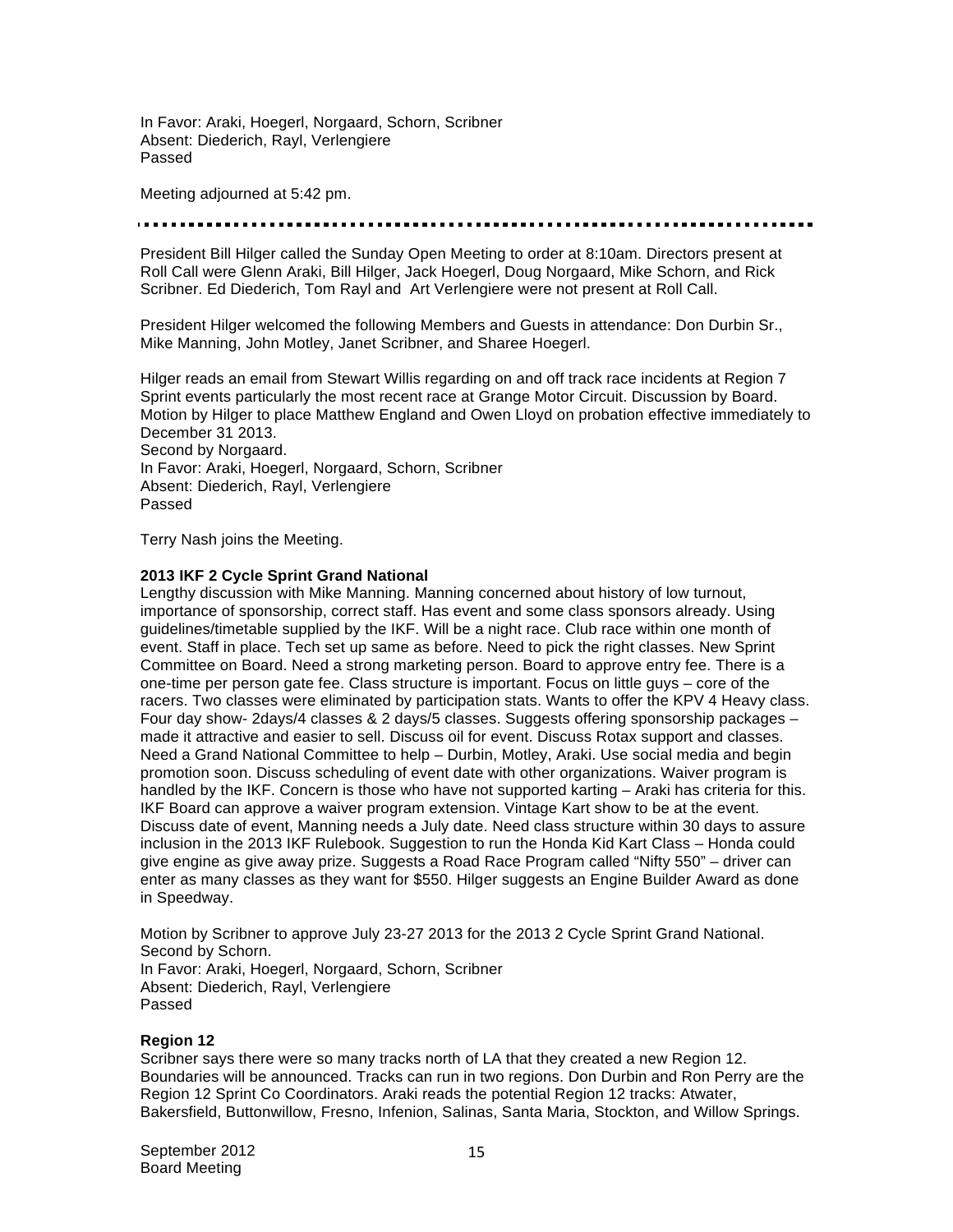Manning wants to remain a Region 7 track – region goes back 30 years - Nash agrees. Araki states the Region 7 tracks are CalSpeed, Grange, Las Vegas, Perris, and Phoenix. Discuss regional boundaries.

Sharon Barros joins the Meeting.

Board discusses Region 7 and Region 12 with Sharon Barros. Stewart Willis will work with a new Region 7 Committee to make smooth transition from 2012 to 2013. The 2013 Region 7 Committee will be Sharon Barros, Jerry Henderson, Mike Manning, Terry Nash, Tech Director, Race Director and Flagman. Durbin discusses at length the 2012 Region 11 Sprint program and events, including the tire and fuel programs. Discussion of the 2012 regional program and keeping the Region 7 Sprint regional program "alive" in 2013. Discuss the responsibility of the Race Director who is in charge of the event. Respect needs to be shown to the workers. Durbin says Region 11 team did outstanding job. Discuss financial pooling program. Region 7 Sprint Program must move forward. 2013 Region 7 Series Competition. Feels banquets are important to the region. Discuss punch credit for club races – email vote to be done. IKF should work on branding i.e. the Duffy, Screaming Eagle, Lake Speed Award, Engine Builders Award. Looking at IKF Facebook page. Looking to add a Marketing person, reduce number of Directors, make Committees stronger, reduce number of yearly Board Meetings. Hilger thanks Sharon Barros and Mike Manning for their input. Discuss So. California clubs. Terry Nash exits the Meeting.

## **2013 4 Cycle Tech Committee Chairman & Members**

Motion by Norgaard to appoint Mike Schorn as the 4 Cycle Tech Committee Chairman and Lee Miller, Roger Cathey, David Snyder, Mark Alton, George Shear, Terry Nash, Dan Pellizzari, and Tom Rayl as the Committee Members. Second by Scribner. In Favor: Araki, Hoegerl, Norgaard, Schorn, Scribner Absent: Diederich, Rayl, Verlengiere Passed

Sharon Barros exits the Meeting.

Norgaard states the dates for the 2013 IKF 2 Cycle Speedway Grand National at the Newton Kart Club are July 22-25, 2013. Rain Dates are July 26-27, 2013. Hoegerl to work with Newton Kart Club on the class structure for the event.

Motion by Schorn to add the following local option classes for the 2013 4 Cycle Speedway Grand National at Huron Kart Club. Will run all 17 National classes in Section 403. Adult LO206 Heavy 370# Junior II LO206 Heavy 320# with restrictor plates Second by Norgaard. In Favor: Araki, Hoegerl, Norgaard, Schorn, Scribner Absent: Diederich, Rayl, Verlengiere Passed

## **Committee Reports**

## **2 Cycle Tech Committee Report**

This year started with the IKF/SFI Training seminar in West Des Moines IA. Although the attendance wasn't high, those attending were quite enthused. This was the third seminar since implementation of the certification program. I feel we are beginning to see results of this effort with the Tech procedures being performed in the field and the decrease of phone calls I usually receive.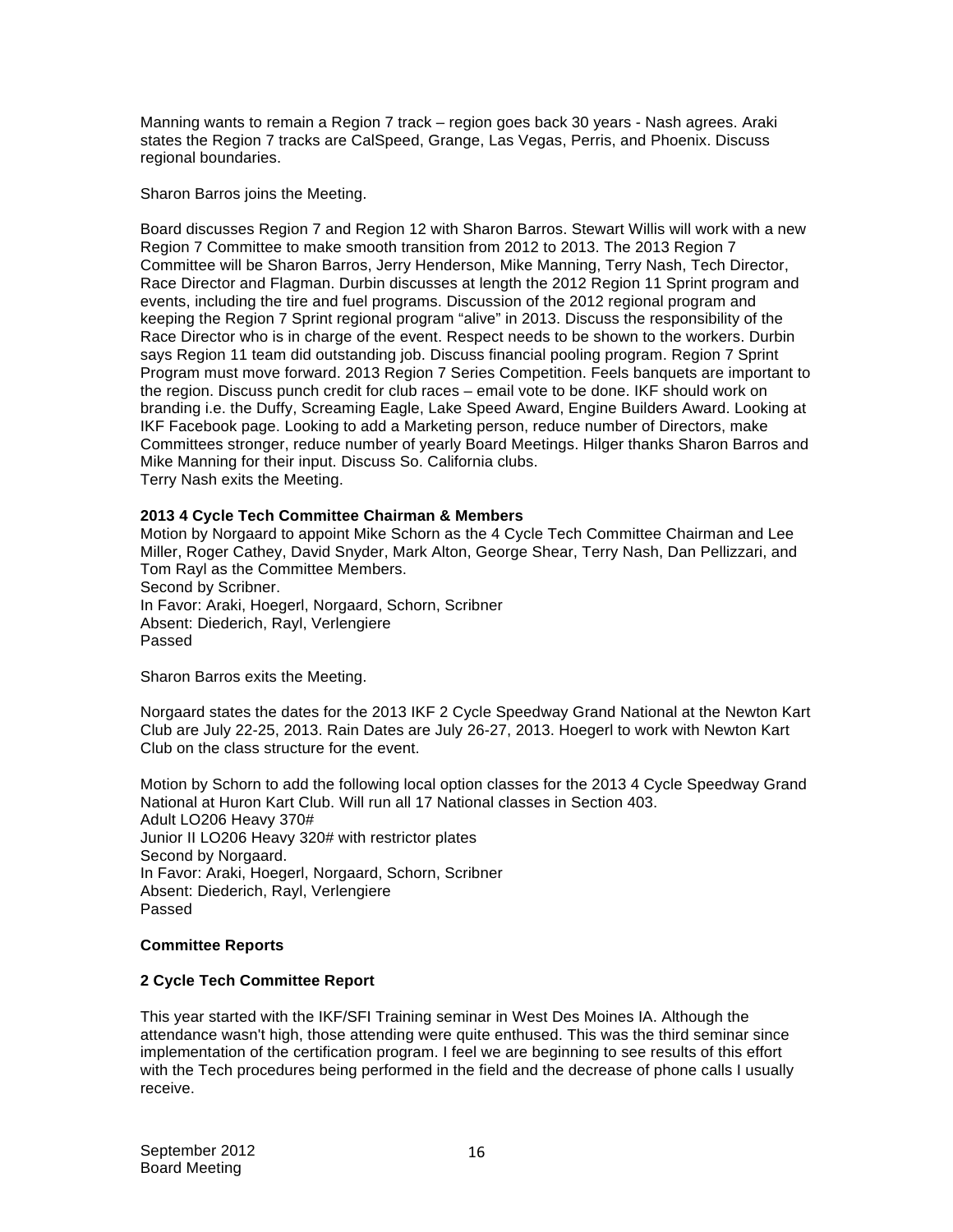The year was rather slow in terms of Technical conflicts. Without new classes and new engines Tech is stable. Although this is convenient for me, the 2-cycle division is not growing. Most contact with committee members is made through e-mail communications. Members usually respond in a timely manner. If follow up is needed phone calls are made. Committee members are always available to accept my phone calls and offer to help.

We currently have several items to address before the Tech Book is published. Engine crankcase seals, Throttle shaft diameter, 3rd. bearing supports, plug wire shielding, and drilling of engines for wire seals. Recommendations will be made at the September Board Meeting.

Motley demonstrates wire seals to the Board. Information to come.

Rules Changes/Updates from Hoegerl:

Motion by Scribner to add the following:

Section 603.2.14 Exhaust Temperature Fitting Add at end of paragraph: Lambda Sensors can be used.

Section 603.2.19 Pressure/Vacuum Test Add after/Crankcase Integrity is permitted. Seals do not have to be OEM but integrity must be maintained. Then continue with the rest.

Section 622.50.7 Plug Wire: OEM add: Outer protective shielding allowed.

Section 622.51.12 Plug Wire: OEM add: Outer protective shielding allowed.

Need to add new Section on Rookie Sportsman Comer Restrictor. Picture from Felton and Requirement to meet Section 603.2.19 Pressure/Vacuum Test.

Second by Norgaard. In Favor: Araki, Hoegerl, Norgaard, Schorn, Scribner Absent: Diederich, Rayl, Verlengiere Passed

Hoegerl states that he has been approached twice about not requiring third bearing supports in the Yamaha classes with dry clutches. He ran it through the Committee, and, in his opinion also, we don't have any failures with using the third bearing support now and he would still like to maintain the requirement. If they were going to do anything, they would have to start specifying which clutches you could use and not have to have a third bearing support. Does not want to get into brands and weights and sizes. Discussion by Board. Hoegerl mentions they are looking at wider

sealing of engines and information to come.

Rule Cleanup by Hoegerl. Section 401.13.4 Location Add: The rear number panel must be in place and visible.

## **4 Cycle Tech Committee Report – Mike Schorn**

2012 Was a relatively stable year. We did not see many changes in the 4 Cycle engine areas. The addition of the Burris pistons for the Animal engines have been a help to competitors allowing more engine on the same block.

Most all parts for all of the engines were in supply and tolerances were better than in the past.

Items of note:

We did see some lack of attention to detail at the 4 Cycle Sprint Grand Nationals as there was more than the usual number of DQ's this year. I would contribute that to the lack of tech on a club and regional level.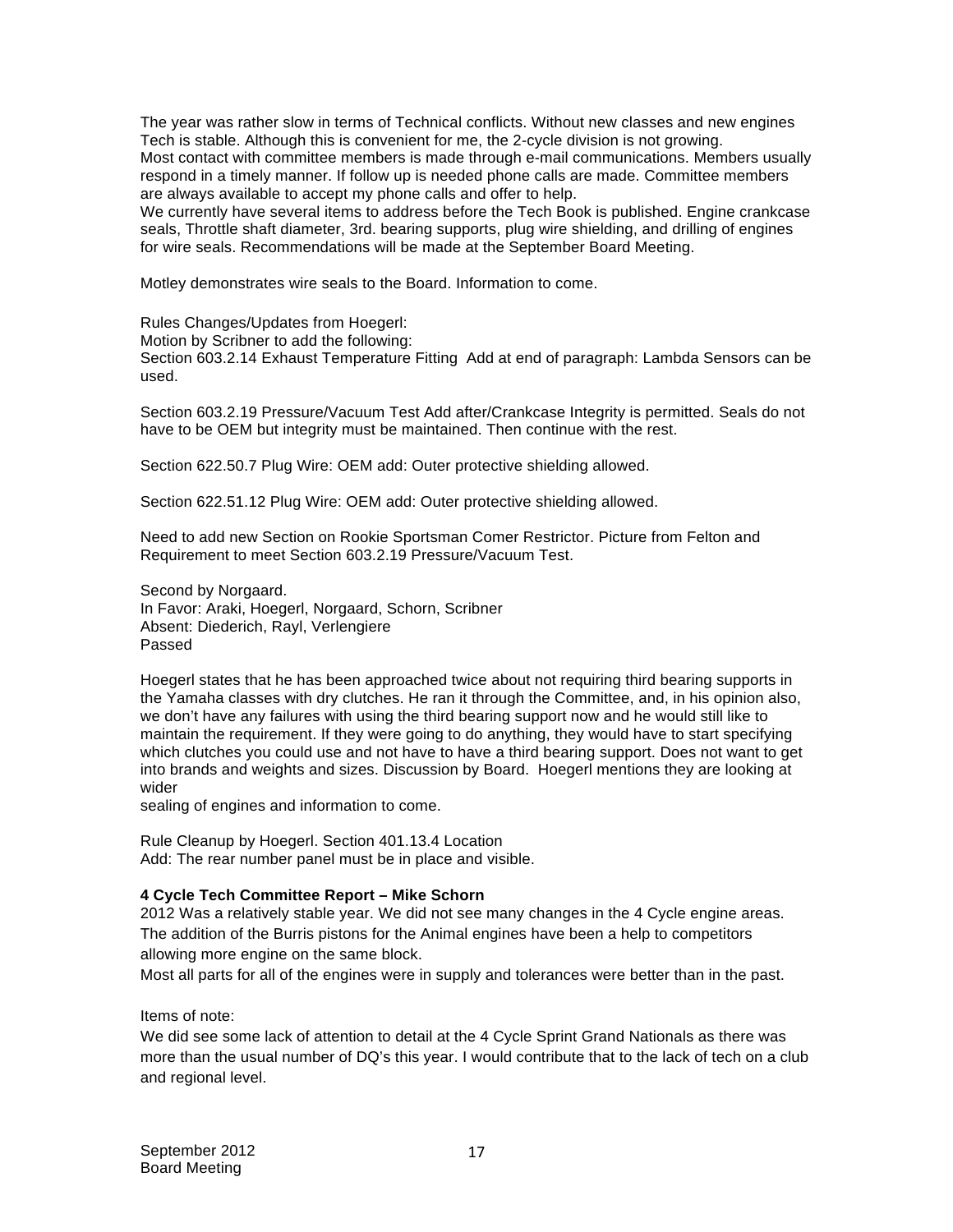The LO 206 Animal package is becoming more and more popular in areas of the country. We are seeing a couple of parts issues that Briggs is working on.

The clones are leveling off without many changes this year.

World Formula is still popular in the Northwest and was one of the largest classes at the 4 Cycle Sprint Grand Nationals.

There is contingent in Arizona that has been promoting the World Formula and is becoming more and more popular.

Flatheads are still very popular in the Midwest but the Animal is becoming more of a choice. The manufacture has been able to stabilize most of the parts and there is not a need for many rule changes for the 2013 season.

The 4 Cycle Committee has sent in comments and suggestions throughout the year and haven't seen a need for many changes either.

I would like to thank the Committee Members at this time.

| <b>Terry Nash</b>   | Lee Miller            |
|---------------------|-----------------------|
| <b>Roger Cathey</b> | <b>Chuck Sloggett</b> |
| Dave Snyder         | Mark Alton            |
| Doug Norgaard       | George Shear          |
| Mike Clements       |                       |

Motion by Scribner to add/change the following rules: Rule Changes/Updates from Schorn: Add to Section 716.8.1 Minimum length 2.865" no-go. Maximum length 2.881"

Add to the end of second sentence of Section 717.16.1 Maximum length 2.881"

Add to end of Section 719.16 Maximum length 2.881"

Add first sentence to Section 701.12 Section 701.12 Head Briggs or Burris Head BSF-301-00 allowed.

Add first sentence to Section 701.29 Section 701.29 Side Cover: Briggs or Burris side cover BSF 107-00 allowed.

Change Section 716.4.3 Venturi: Vertical dimension is .794" no-go. Horizontal dimension is .615." no-go. When .615 no go is inserted horizontally into the filter side of the venture, it may not pass into the slide area. When the .615" no go is inserted horizontally in the manifold side of the venturi, it may note enter the venture section at all. 602" gauge is inserted horizontally; it may not pass into slide area at the narrow point formed by the overlap of the two venture circles. No machining allowed.

Add Section 700.3.8 and Section 722.4.8 Clone Restrictors: Section 700.3.8.1 & Section 722.4.8 Restrictors must be installed between carburetor and intake manifold. Must have a gasket on both sides of restrictor. Maximum thickness of each gasket .070"

Section 700.3.8.2 & Section 722.4.8 Junior I restrictor. Green to have one hole .450" when no- go presented to hole from Manifold side.

Section 700.3.8.3 & Section 722.4.8 Junior II restrictor. Blue to have one hole .550" when no-go presented to hole from Manifold side.

## **Section 717.2.5 – Schorn to email to me**

Change to read: Springs attaching silencer to header highly recommended to be safety wired. Silencer must still be safety wired to header. Picture to be added.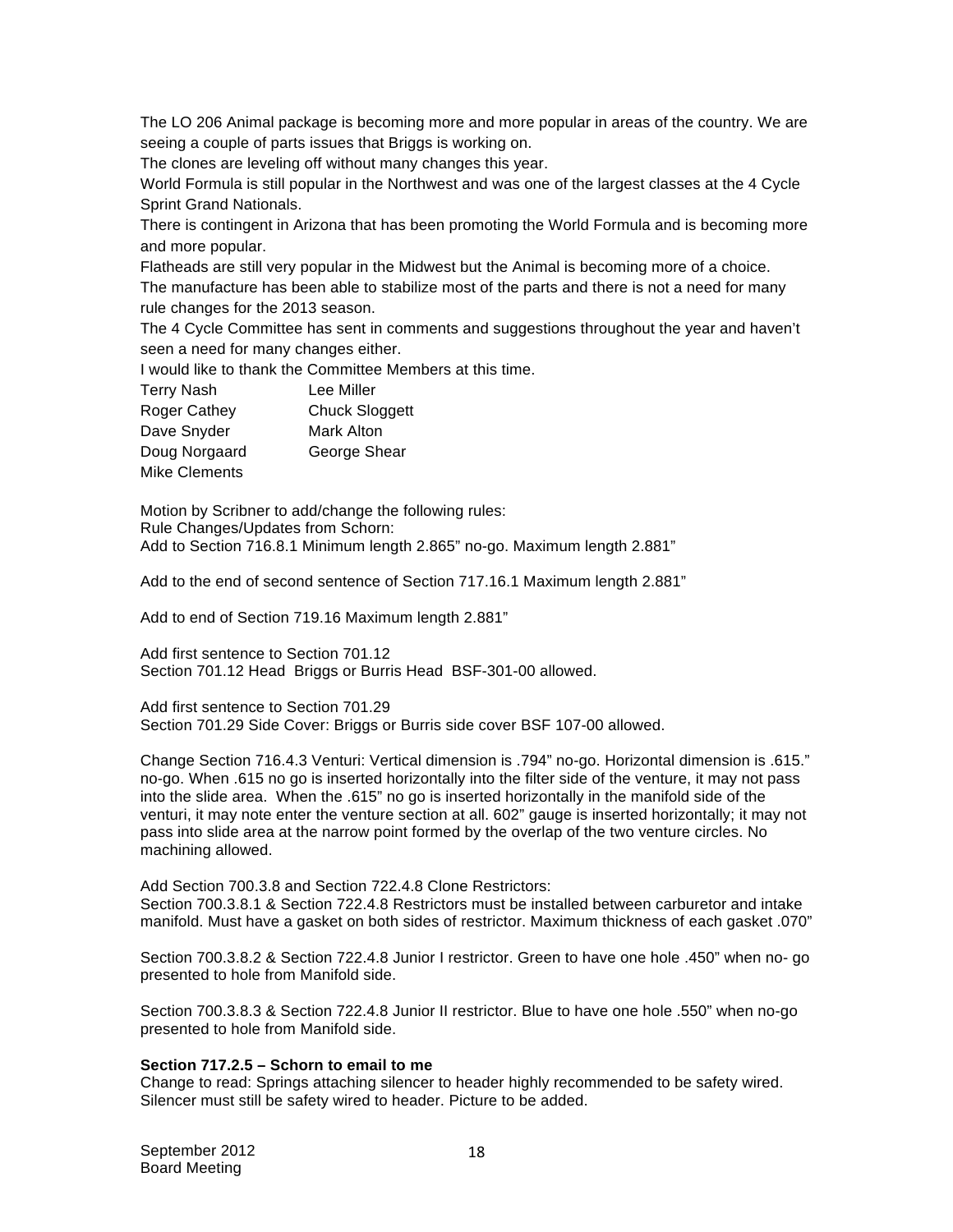Second by Norgaard. In Favor: Araki, Hoegerl, Norgaard, Schorn, Scribner Absent: Diederich, Rayl, Verlengiere Passed

Schorn to submit Quiet Zone verbiage for an email vote prior to the 2013 IKF Rulebook.

## **Shifter Tech Committee Report - John Motley**

There is almost no activity in this area, I probably got 3 inquiries total for the year. This reflects that those clubs or Regions almost all use SKUSA rules as a local option. As I have said for years the IKF lost that business (except for Road Racing) years ago.

## **TaG Committee – John Motley**

More action here, but still not much as it is the second year of our three year approval period. Just a few issues that were primarily housekeeping. Will be working on the PRD.

We did have inquiries from 3 manufacturers about inclusion of their engines, Sonik Sport, X30 and FIM (Parolin). They were all invited by letter to participate in the IKF program as a single make class that they would support. At this writing we have received no response.

I expect these three and others will apply next year for inclusion in the 2014 – 2016 approval period and others such as the existing Sonik will not pay their renewal and be dropped from the program.

## **Speedway Committee – Bill Hilger**

Hilger states there were no series races this year. Need Speedway series for 2013. Norgaard had the Weekly Speedway Series this year; not sure if this was successful. By not having a Speedway series this year, the pit pass sales were down even with the Weekly Speedway Series.

Norgaard states they are going to run the Weekly Speedway Series in 2013. Signed Letters of Intent and reports were not sent to the IKF Office. Hilger states they need to get a Speedway series going to keep competitors motivated. Hoegerl states in 2 Cycle Speedway, there were barely enough races to get 3 punches. Lacking in Speedway. Norgaard says costs are high.

Norgaard exits the Meeting**.** 

## **Road Race Committee – Don Holmboe**

Report read by Mike Schorn Only have one overall comment then a couple of details. Road race turnouts suck. Smarter men (woman) than I have very little success in changing this fact.

1) Recommend the implementation of the engine request from Ron Coffin.

2) Recommend a change to the TAG rules to ALLOW front brakes. Match other organization.

Motion by Schorn Section 301 Road Race Grand National Championship Classes, #12 TaG Heavy and #13 TaG Light Change "No Front Brakes" to "Front brakes allowed". Second by Scribner. In Favor: Araki, Hilger, Hoegerl, Schorn, Scribner Absent: Diederich, Norgaard, Rayl, Verlengiere Passed

Motion by Schorn to add to Section 301 Road Race Grand National Championship Classes #4 Unlimited/FKEIII: KTM300 Gas/Oil 450#. Second by Scribner.